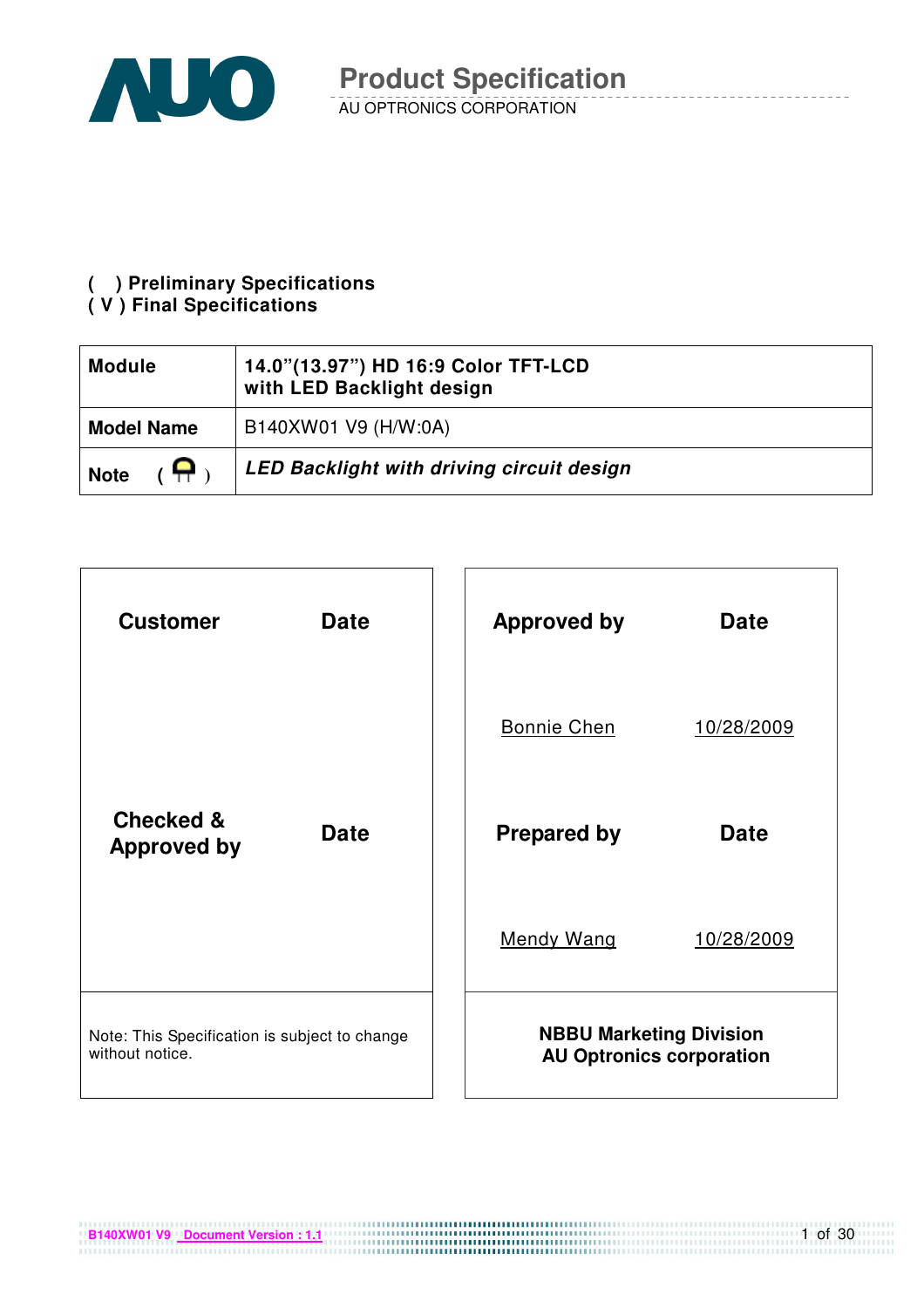

# **Contents**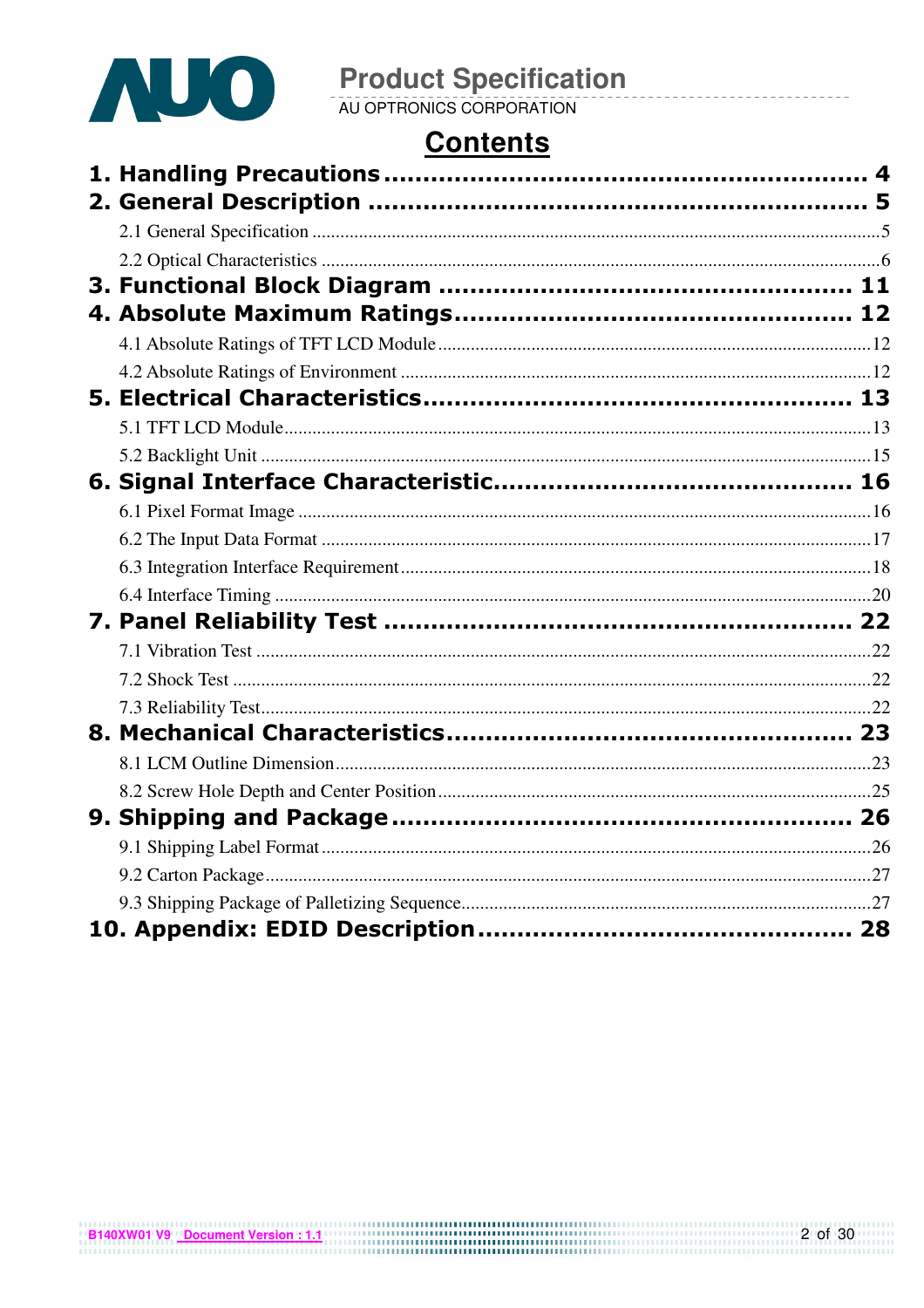

AU OPTRONICS CORPORATION

# **Record of Revision**

| <b>Version and Date</b><br>Page |            |     | Old description                                                     | <b>New Description</b>  | Remark |
|---------------------------------|------------|-----|---------------------------------------------------------------------|-------------------------|--------|
| 10.1                            | 2009/06/11 | All | <b>IFirst Edition for Customer</b>                                  |                         |        |
| 0.2                             | 2009/07/20 | 5,6 | White Luminance: 220 typ, 187 min White Luminance: 200 typ, 170 min |                         |        |
| 0.3                             | 2009/8/13  | 30  | IEDID version name: V8                                              | IEDID version name: V9  |        |
| 0.4                             | 2009/9/28  | 24  | <b>ILCM Outline Dimension</b>                                       |                         |        |
| 1.0                             | 2009/10/23 | All | <b>Final Spec</b>                                                   |                         |        |
| 1.1                             | 2009/10/28 | 20  | Interface Timing change                                             | Interface Timing change |        |
|                                 |            |     |                                                                     |                         |        |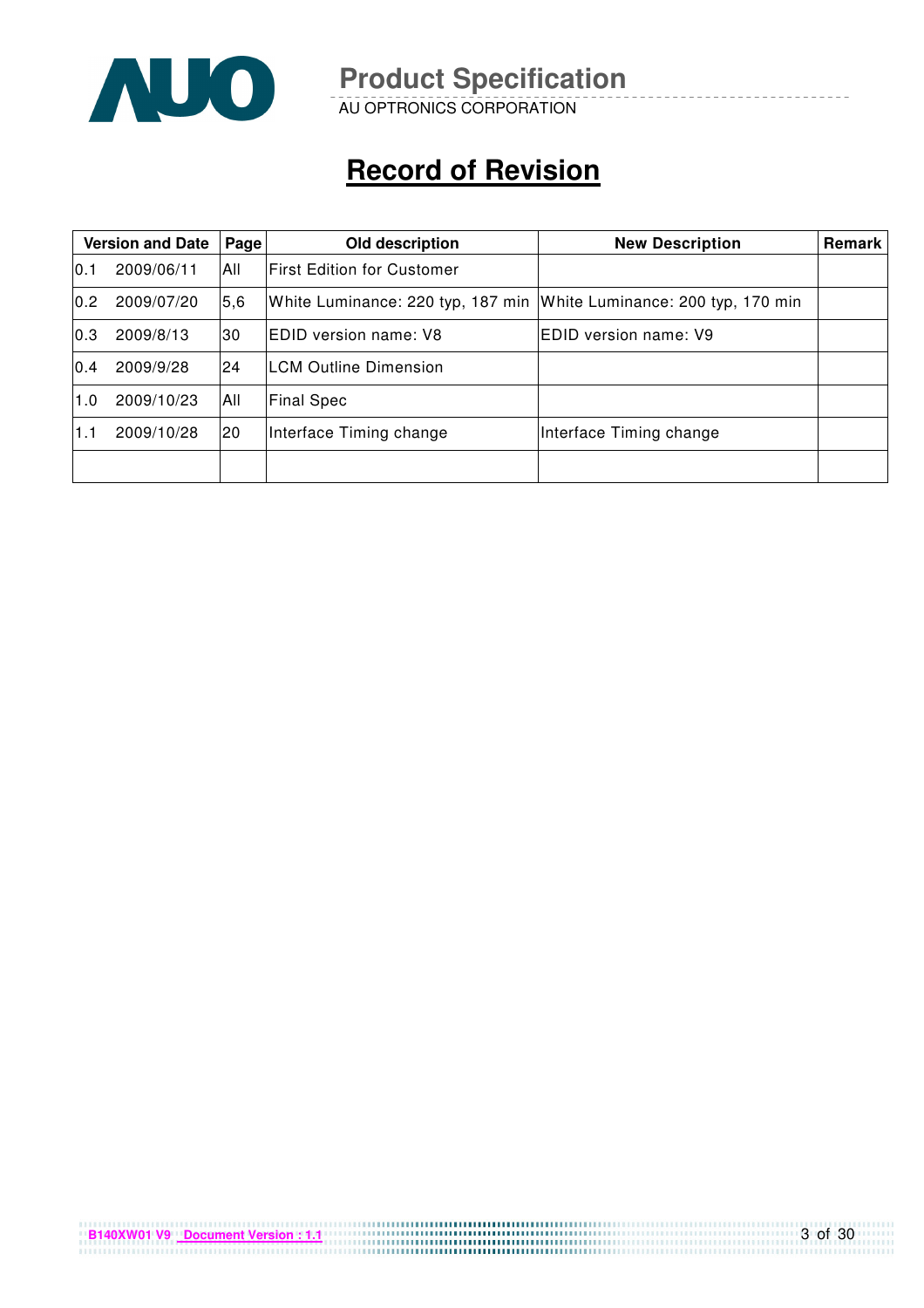

#### **1. Handling Precautions**

- 1) Since front polarizer is easily damaged, pay attention not to scratch it.
- 2) Be sure to turn off power supply when inserting or disconnecting from input connector.
- 3) Wipe off water drop immediately. Long contact with water may cause discoloration or spots.
- 4) When the panel surface is soiled, wipe it with absorbent cotton or other soft cloth.
- 5) Since the panel is made of glass, it may break or crack if dropped or bumped on hard surface.
- 6) Since CMOS LSI is used in this module, take care of static electricity and insure human earth when handling.
- 7) Do not open nor modify the Module Assembly.
- 8) Do not press the reflector sheet at the back of the module to any directions.
- 9) At the insertion or removal of the Signal Interface Connector, be sure not to rotate nor tilt the Interface Connector of the TFT Module.
- 11) After installation of the TFT Module into an enclosure (Notebook PC Bezel, for example), do not twist nor bend the TFT Module even momentary. At designing the enclosure, it should be taken into consideration that no bending/twisting forces are applied to the TFT Module from outside. Otherwise the TFT Module may be damaged.
- 12) Small amount of materials having no flammability grade is used in the LCD module. The LCD module should be supplied by power complied with requirements of Limited Power Source (IEC60950 or UL1950), or be applied exemption.
- 13) Disconnecting power supply before handling LCD modules, it can prevent electric shock, DO NOT TOUCH the electrode parts, cables, connectors and LED circuit part of TFT module that a LED light bar build in as a light source of back light unit. It can prevent electrostic breakdown.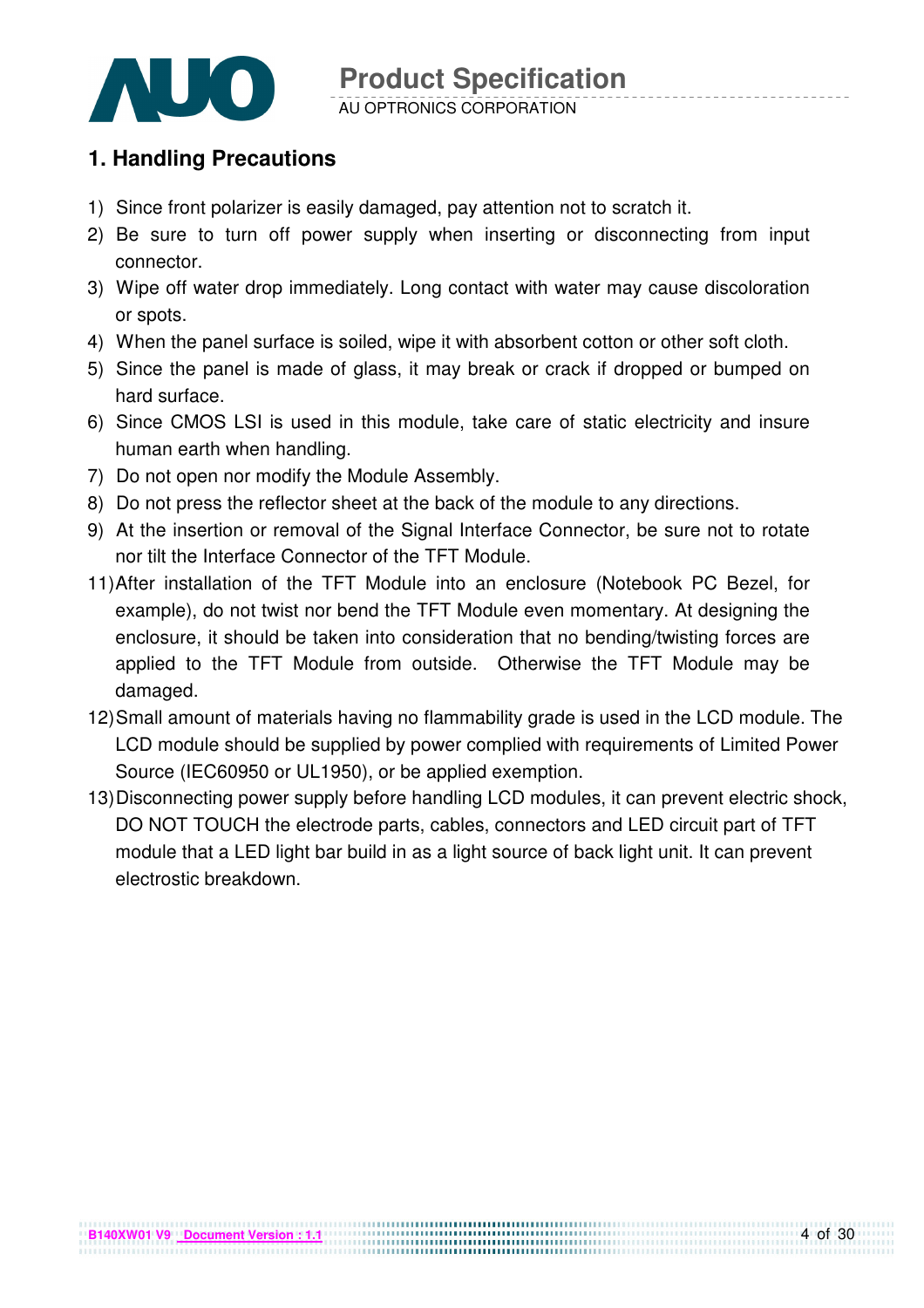

AU OPTRONICS CORPORATION

### **2. General Description**

B140XW01 V9 is a Color Active Matrix Liquid Crystal Display composed of a TFT LCD panel, a driver circuit, and LED backlight system. The screen format is intended to support the 16:9 HD, 1366(H) x768(V) screen and 262k colors (RGB 6-bits data driver) with LED backlight driving circuit. All input signals are LVDS interface compatible.

B140XW01 V9 is designed for a display unit of notebook style personal computer and industrial machine.

### **2.1 General Specification**

The following items are characteristics summary on the table at 25  $\degree$ C condition:

| <b>Items</b>                                               | <b>Unit</b>            |                        |                                                            | <b>Specifications</b>                  |       |
|------------------------------------------------------------|------------------------|------------------------|------------------------------------------------------------|----------------------------------------|-------|
| Screen Diagonal                                            | [mm]                   | 354.95                 |                                                            |                                        |       |
| <b>Active Area</b>                                         | [mm]                   | 309.4 X173.95          |                                                            |                                        |       |
| Pixels H x V                                               |                        | 1366x3(RGB) x 768      |                                                            |                                        |       |
| <b>Pixel Pitch</b>                                         | [mm]                   | 0.2265X0.2265          |                                                            |                                        |       |
| <b>Pixel Format</b>                                        |                        | R.G.B. Vertical Stripe |                                                            |                                        |       |
| Display Mode                                               |                        | Normally White         |                                                            |                                        |       |
| White Luminance (ILED=20mA)<br>(Note: ILED is LED current) | $\lceil cd/m^2 \rceil$ |                        | 200 typ. (5 points average)<br>170 min. (5 points average) |                                        |       |
| <b>Luminance Uniformity</b>                                |                        | 1.25 max. $(5$ points) |                                                            |                                        |       |
| <b>Contrast Ratio</b>                                      |                        | 400 typ                |                                                            |                                        |       |
| <b>Response Time</b>                                       | [ms]                   | 8 typ / 16 Max         |                                                            |                                        |       |
| Nominal Input Voltage VDD                                  | [Volt]                 | $+3.3$ typ.            |                                                            |                                        |       |
| <b>Power Consumption</b>                                   | [Watt]                 |                        |                                                            | 3.8 max. (Include Logic and Blu power) |       |
| Weight                                                     | [Grams]                | 350 max.               |                                                            |                                        |       |
| <b>Physical Size</b>                                       | [mm]                   |                        | Min.                                                       | Typ.                                   | Max.  |
| <b>Include bracket</b>                                     |                        | Length                 |                                                            |                                        | 324   |
|                                                            |                        | Width                  |                                                            |                                        | 192.5 |
|                                                            |                        | <b>Thickness</b>       |                                                            |                                        | 5.2   |
| <b>Electrical Interface</b>                                |                        | 1 channel LVDS         |                                                            |                                        |       |
| <b>Glass Thickness</b>                                     | [mm]                   | 0.5                    |                                                            |                                        |       |
| <b>Surface Treatment</b>                                   |                        | AG, Hardness 3H,       |                                                            |                                        |       |
| <b>Support Color</b>                                       |                        |                        | 262K colors (RGB 6-bit)                                    |                                        |       |

................................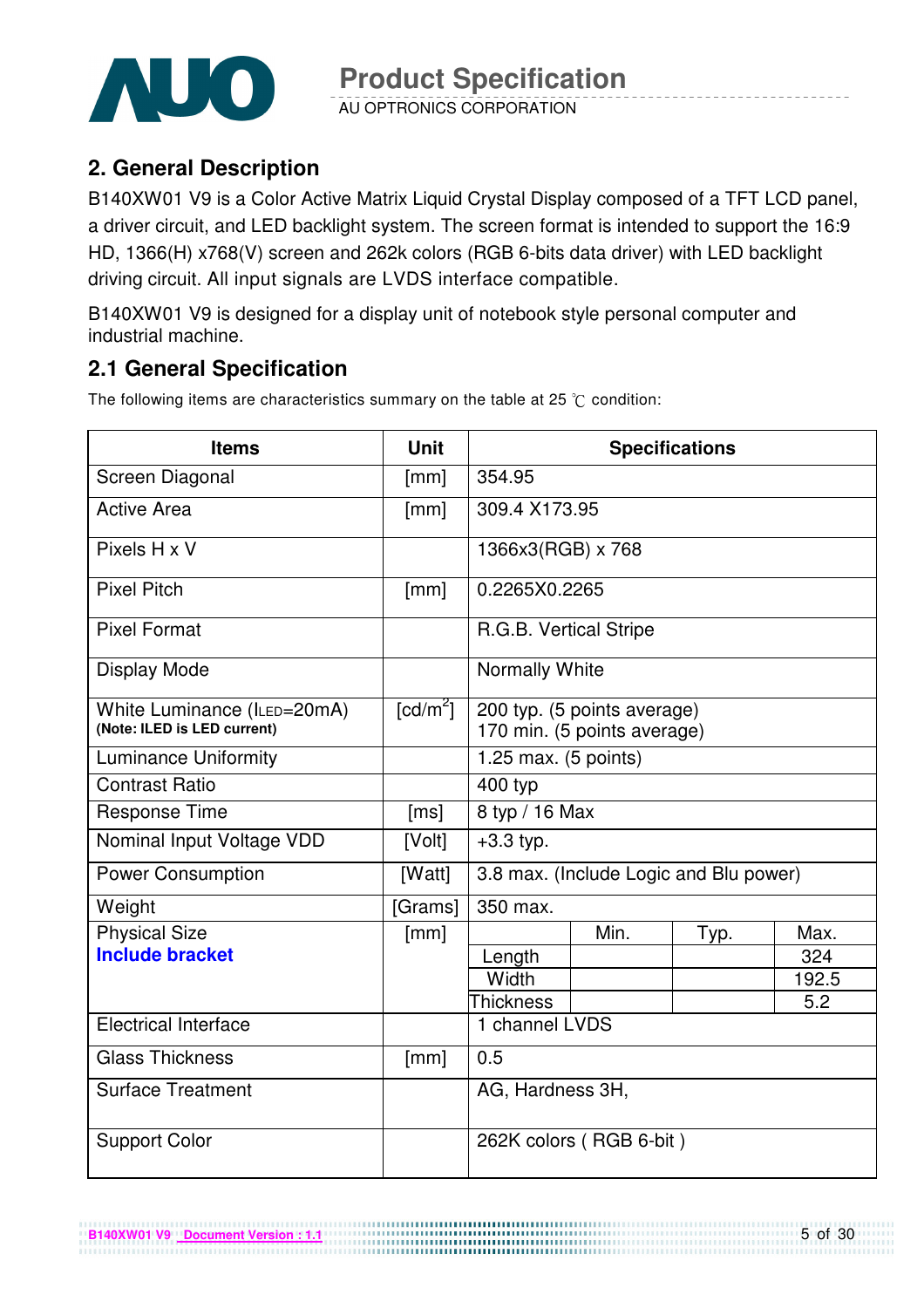

AU OPTRONICS CORPORATION

| Temperature Range<br>Operating | $\mathop{\rm l{^{\circ}Cl}}$<br>$\mathsf{I}^\circ\mathsf{Cl}$ | 0 to $+50$<br>$-20$ to $+60$ |
|--------------------------------|---------------------------------------------------------------|------------------------------|
| Storage (Non-Operating)        |                                                               |                              |
| <b>RoHS Compliance</b>         |                                                               | <b>RoHS Compliance</b>       |

### **2.2 Optical Characteristics**

The optical characteristics are measured under stable conditions at 25°C (Room Temperature) :

| Item                                |              | <b>Symbol</b> | <b>Conditions</b>            |         | Min.           | Typ.           | Max.           | <b>Unit</b>     | <b>Note</b>    |
|-------------------------------------|--------------|---------------|------------------------------|---------|----------------|----------------|----------------|-----------------|----------------|
| <b>White Luminance</b><br>ILED=20mA |              |               | 5 points average             |         | 170            | 200            | $\blacksquare$ | $\text{cd/m}^2$ | 1, 4, 5.       |
|                                     |              | $\theta$ R    | <b>Horizontal</b><br>(Right) |         | 40             | 45             |                |                 |                |
| <b>Viewing Angle</b>                |              | $\theta$ L    | $CR = 10$                    | (Left)  | 40             | 45             |                | degree          |                |
|                                     |              | $\phi$ н      | <b>Vertical</b>              | (Upper) | 10             | 15             |                |                 | 4, 9           |
|                                     |              | $\phi$ L      | $CR = 10$                    | (Lower) | 30             | 35             |                |                 |                |
| Luminance<br><b>Uniformity</b>      |              | $\delta$ 5P   | <b>5 Points</b>              |         |                | $\blacksquare$ | 1.25           |                 | 1, 3, 4        |
| Luminance<br><b>Uniformity</b>      |              | $\delta$ 13P  | <b>13 Points</b>             |         |                |                | 1.50           |                 | 2, 3, 4        |
| <b>Contrast Ratio</b>               |              | <b>CR</b>     |                              |         | 300            | 400            |                |                 | 4, 6           |
| <b>Cross talk</b>                   |              | %             |                              |         |                |                | 4              |                 | 4, 7           |
|                                     |              | $T_{\rm r}$   | <b>Rising</b>                |         | $\blacksquare$ |                |                |                 |                |
| <b>Response Time</b>                |              | $T_f$         | <b>Falling</b>               |         | Ξ.             |                |                | msec            | 4, 8           |
|                                     |              | $T_{\sf RT}$  | <b>Rising + Falling</b>      |         | -              | 8              | 16             |                 |                |
| <b>Red</b>                          |              | <b>Rx</b>     |                              |         | 0.560          | 0.590          | 0.62           |                 |                |
|                                     |              | <b>Ry</b>     |                              |         | 0.315          | 0.345          | 0.375          |                 |                |
|                                     | <b>Green</b> | Gx            |                              |         | 0.300          | 0.330          | 0.360          |                 |                |
| Color /<br><b>Chromaticity</b>      |              | Gy            |                              |         | 0.530          | 0.560          | 0.590          |                 |                |
| <b>Coodinates</b>                   |              | <b>Bx</b>     | <b>CIE 1931</b>              |         | 0.120          | 0.150          | 0.180          |                 | $\overline{4}$ |
|                                     | <b>Blue</b>  | <b>By</b>     |                              |         | 0.110          | 0.140          | 0.170          |                 |                |
|                                     |              | <b>Wx</b>     |                              |         | 0.283          | 0.313          | 0.343          |                 |                |
|                                     | <b>White</b> | <b>Wy</b>     |                              |         | 0.299          | 0.329          | 0.359          |                 |                |
| <b>NTSC</b>                         |              | $\%$          |                              |         |                | 45             |                |                 |                |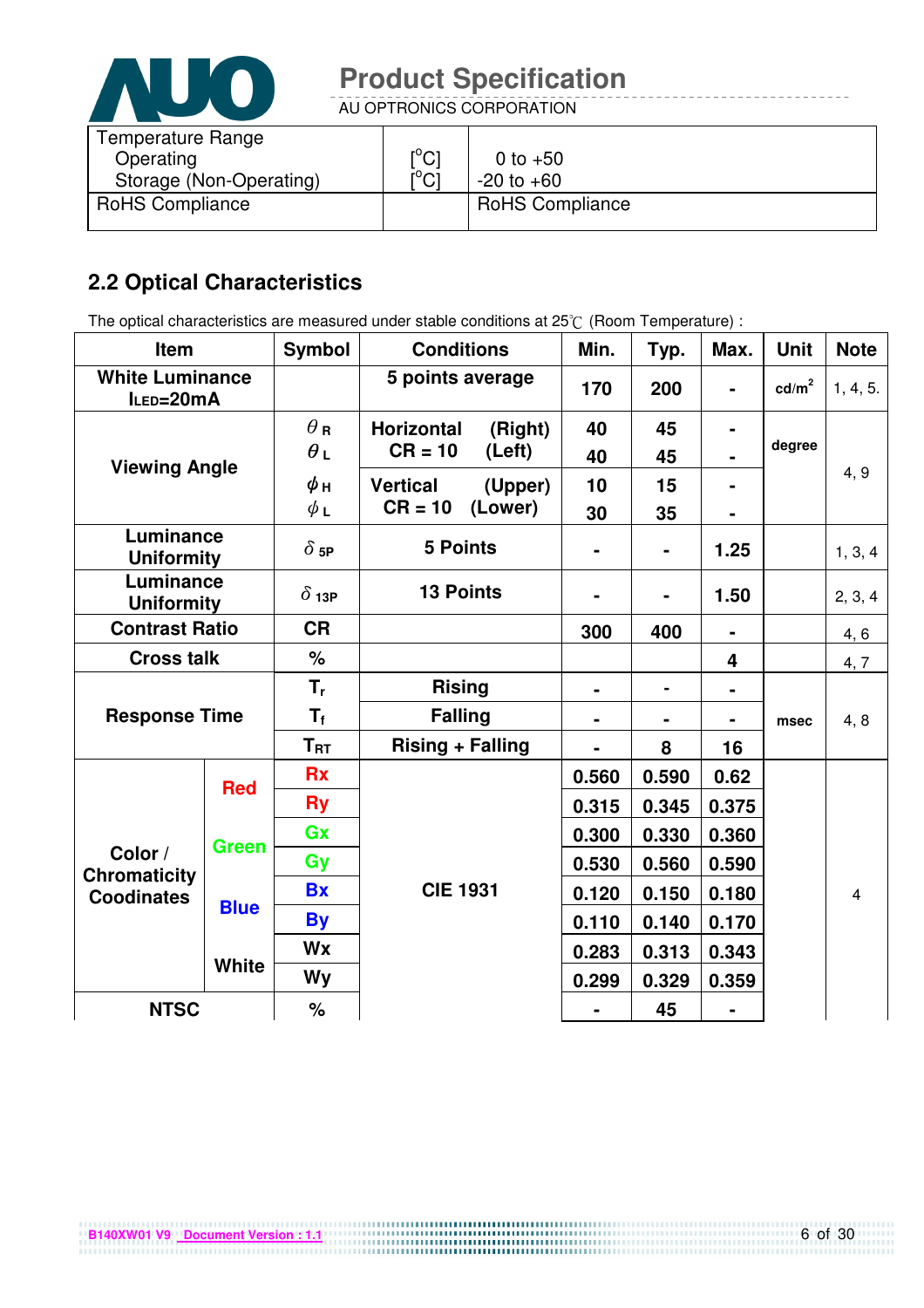

AU OPTRONICS CORPORATION

**Note 1**: 5 points position (Ref: Active area)



**Note 2**: 13 points position (Ref: Active area)



**Note 3**: The luminance uniformity of 5 or13 points is defined by dividing the maximum luminance values by the minimum test point luminance

|                         | Maximum Brightness of five points     |
|-------------------------|---------------------------------------|
| $\delta$ W <sub>5</sub> | Minimum Brightness of five points     |
|                         | Maximum Brightness of thirteen points |
| $\delta$ W13            | Minimum Brightness of thirteen points |

#### **Note 4**: Measurement method

The LCD module should be stabilized at given temperature for 30 minutes to avoid abrupt temperature change during measuring. In order to stabilize the luminance, the measurement should be executed after lighting

7 of 30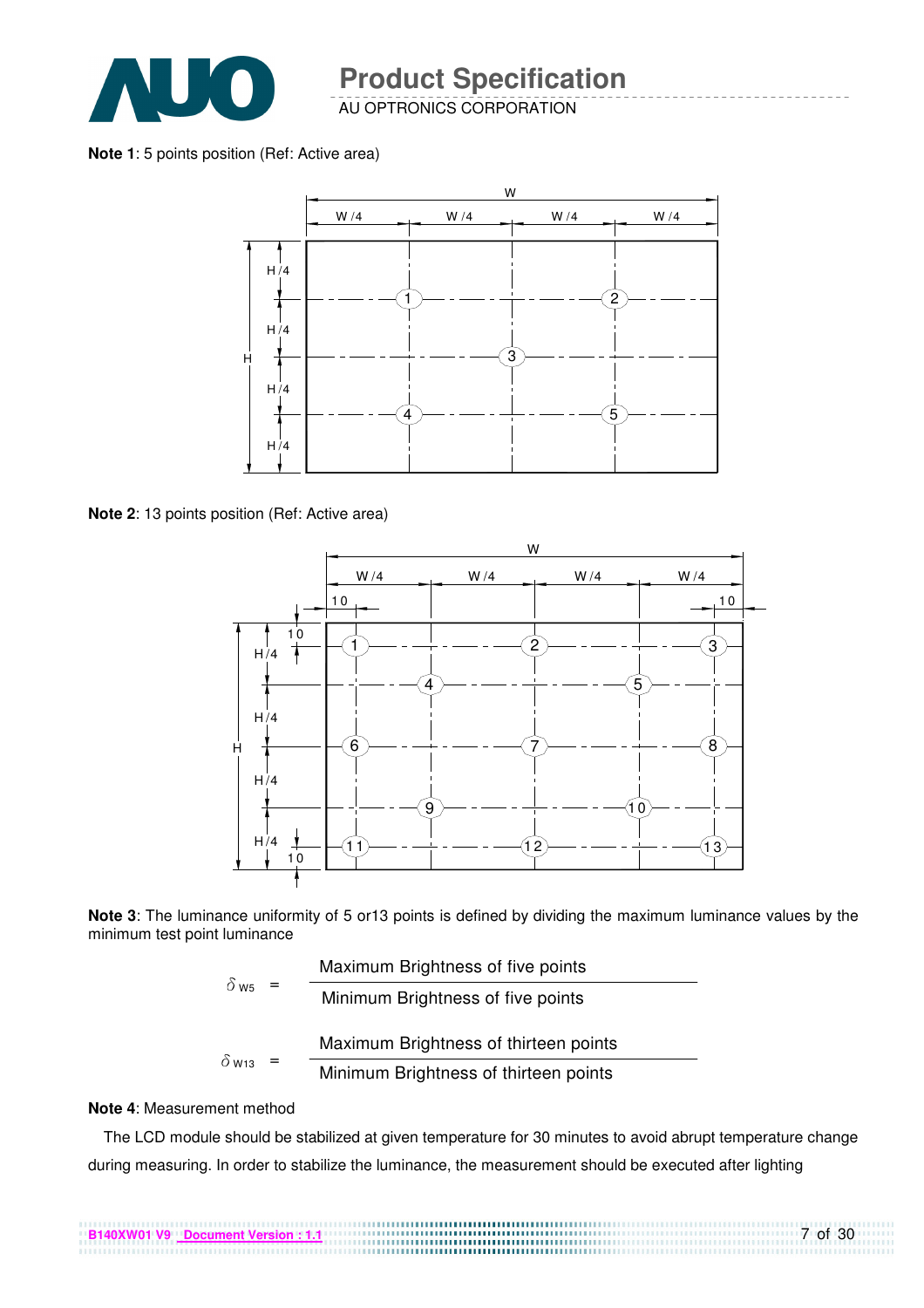

AU OPTRONICS CORPORATION

Backlight for 30 minutes in a stable, windless and dark room, and it should be measured in the center of screen.



Center of the screen

**Note 5** : Definition of Average Luminance of White (Y<sub>L</sub>):

Measure the luminance of gray level 63 at 5 points  $Y_L = [L (1) + L (2) + L (3) + L (4) + L (5)] / 5$ L (x) is corresponding to the luminance of the point X at Figure in Note (1).

#### **Note 6** : Definition of contrast ratio:

Contrast ratio is calculated with the following formula.

Contrast ratio  $(CR)$ = Brightness on the "White" state Brightness on the "Black" state

**Note 7** : Definition of Cross Talk (CT)

 $CT = |Y_B - Y_A| / Y_A \times 100$  (%)

Where

 $Y_A$  = Luminance of measured location without gray level 0 pattern (cd/m<sub>2</sub>)

.................................

 $Y_B =$  Luminance of measured location with gray level 0 pattern (cd/m2)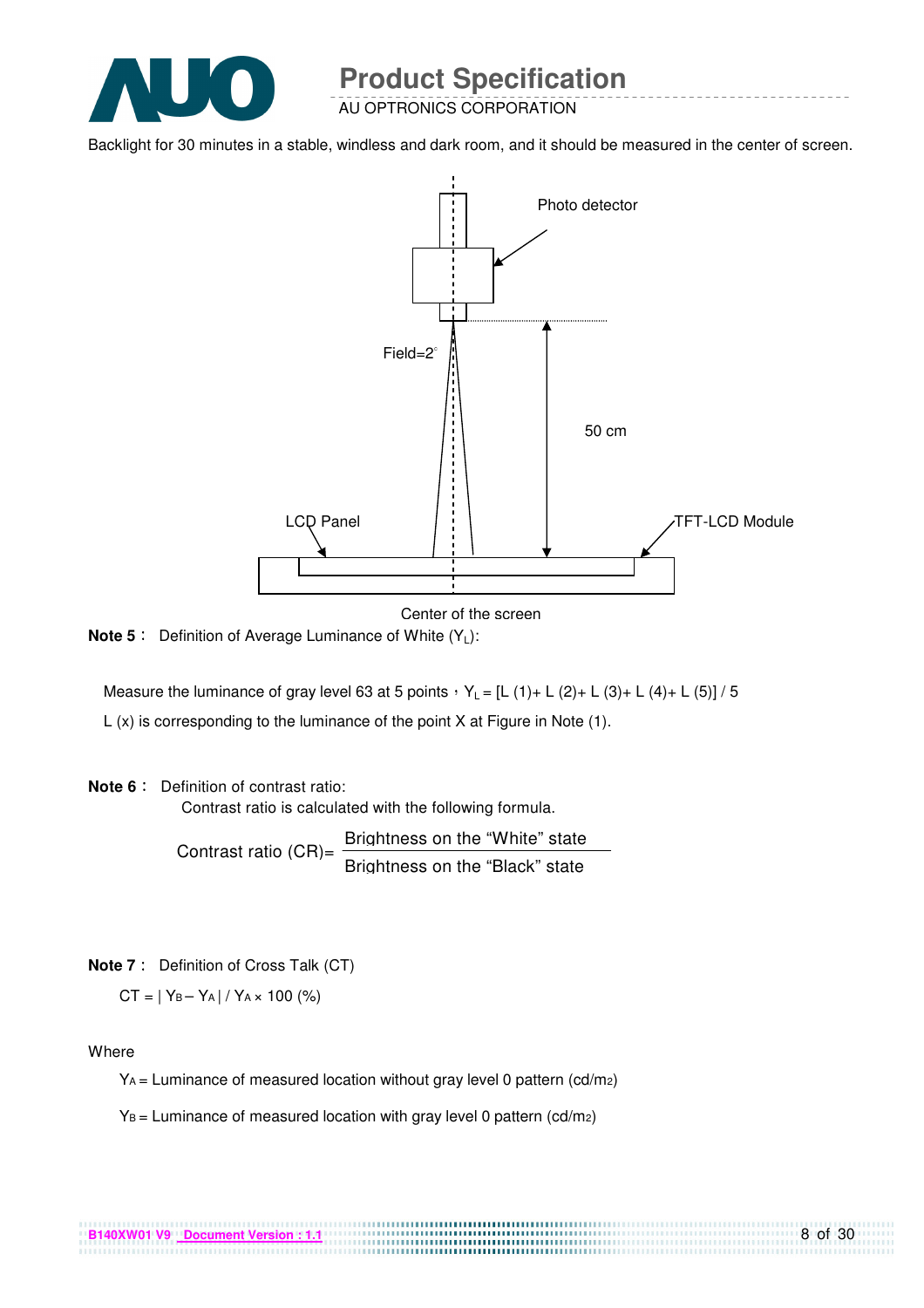

AU OPTRONICS CORPORATION



**Note 8**: Definition of response time:

The output signals of BM-7 or equivalent are measured when the input signals are changed from "Black" to "White" (falling time) and from "White" to "Black" (rising time), respectively. The response time interval between the 10% and 90% of amplitudes. Refer to figure as below.

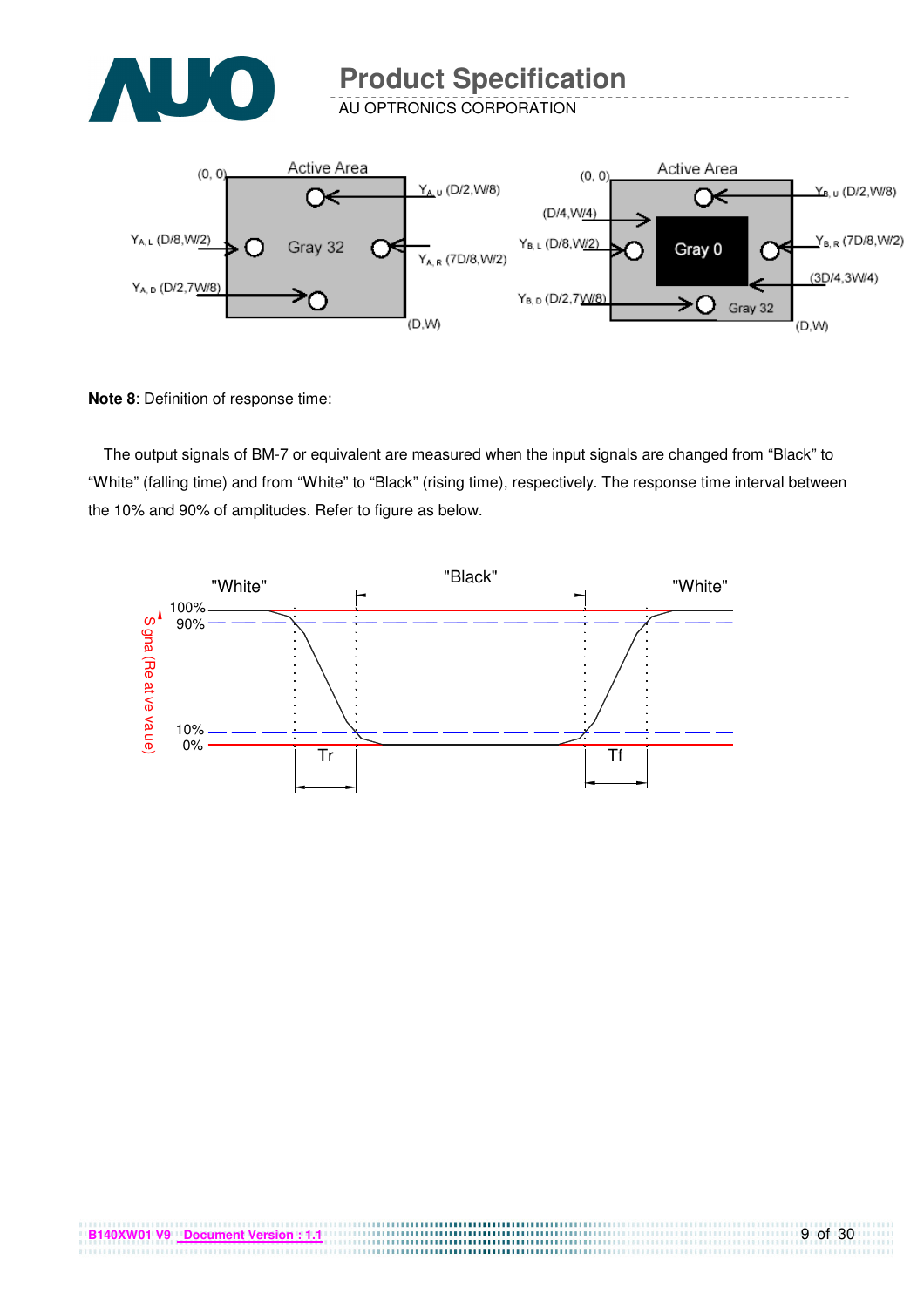

AU OPTRONICS CORPORATION

#### **Note 9**. Definition of viewing angle

Viewing angle is the measurement of contrast ratio  $\geq$  10, at the screen center, over a 180° horizontal and 180° vertical range (off-normal viewing angles). The 180° viewing angle range is broken down as follows; 90° (θ) horizontal left and right and 90° (Φ) vertical, high (up) and low (down). The measurement direction is typically perpendicular to the display surface with the screen rotated about its center to develop the desired measurement viewing angle.

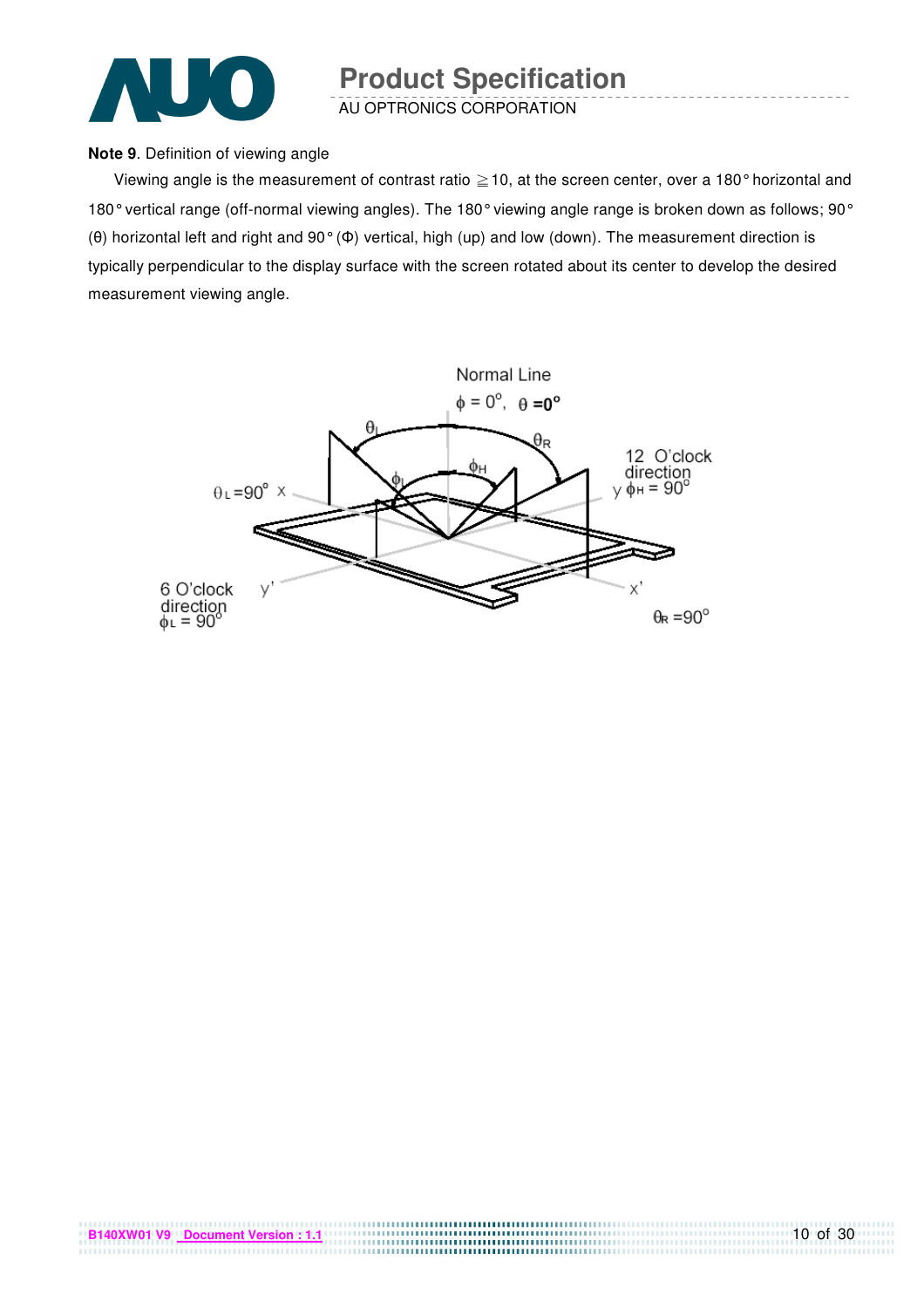

AU OPTRONICS CORPORATION

### **3. Functional Block Diagram**

The following diagram shows the functional block of the 14.0 inches wide Color TFT/LCD 40 Pin one channel Module

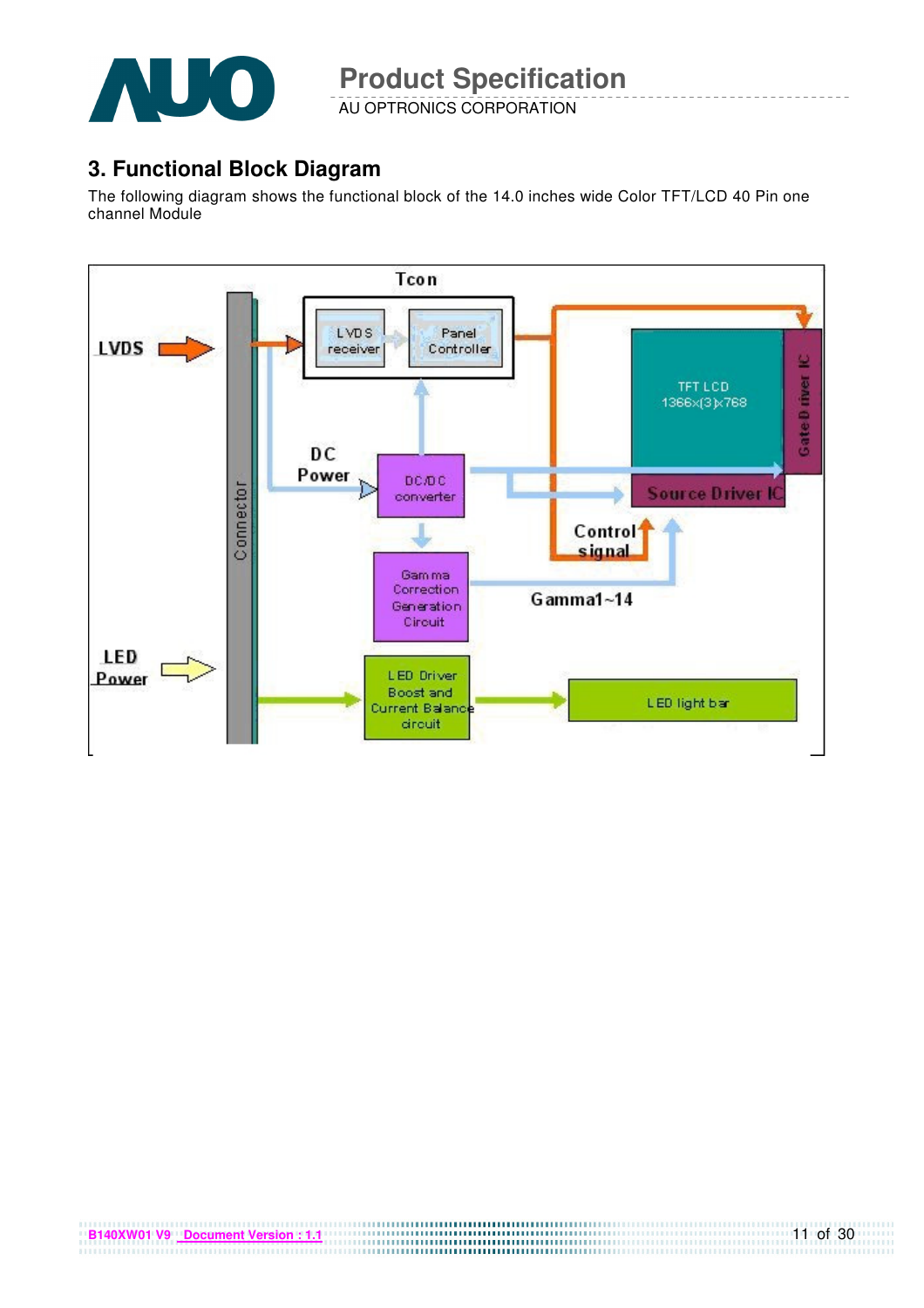

AU OPTRONICS CORPORATION

### **4. Absolute Maximum Ratings**

An absolute maximum rating of the module is as following:

#### **4.1 Absolute Ratings of TFT LCD Module**

| Item                    | Svmbol | Min  | <b>Max</b> | Unit   | Conditions   |
|-------------------------|--------|------|------------|--------|--------------|
| Logic/LCD Drive Voltage | Vin    | -0.3 | +4.U       | [Volt] | Note<br>ے, ا |

#### **4.2 Absolute Ratings of Environment**

| <b>Item</b>                  | Symbol     | Min   | Max   | Unit                                    | <b>Conditions</b> |
|------------------------------|------------|-------|-------|-----------------------------------------|-------------------|
| <b>Operating Temperature</b> | TOP        |       | $+50$ | $\mathsf{I}^\circ\mathsf{C} \mathsf{I}$ | Note 4            |
| <b>Operation Humidity</b>    | <b>HOP</b> | 5     | 95    | [%RH]                                   | Note 4            |
| Storage Temperature          | TST        | $-20$ | $+60$ | $\mathsf{I}^{\circ}$ Cl                 | Note 4            |
| <b>Storage Humidity</b>      | HST        | 5     | 95    | [%RH]                                   | Note 4            |

Note 1: At Ta (25°C)

Note 2: Permanent damage to the device may occur if exceed maximum values

Note 3: LED specification refer to section 5.2

Note 4: For quality performance, please refer to AUO IIS (Incoming Inspection Standard).



....................................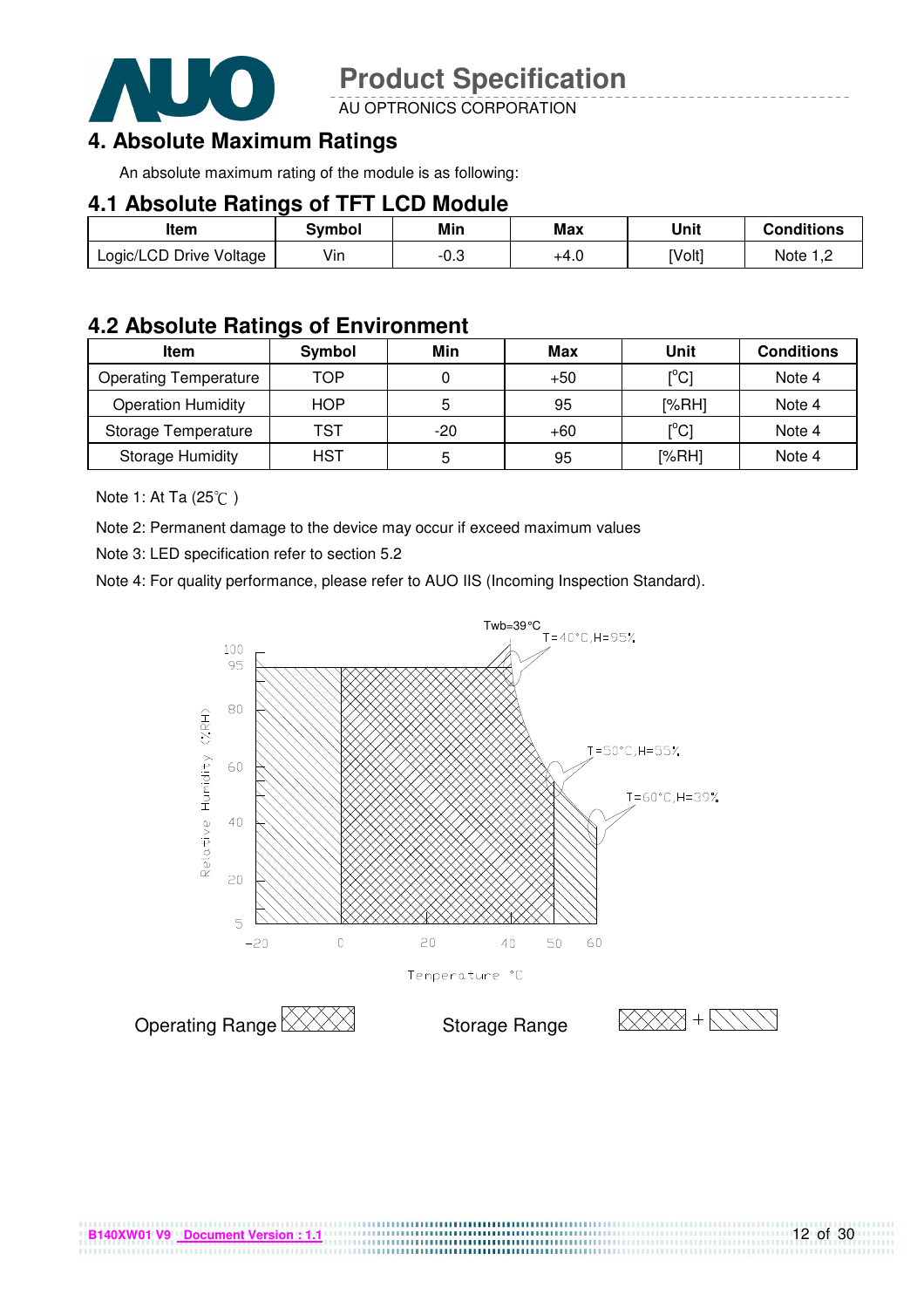AU OPTRONICS CORPORATION



#### **5. Electrical Characteristics**

### **5.1 TFT LCD Module**

#### **5.1.1 Power Specification**

Input power specifications are as follows;

The power specification are measured under  $25^{\circ}$ C and frame frenquency under 60Hz

| <b>Symble</b> | <b>Parameter</b>                                      | Min                          | <b>Typ</b> | <b>Max</b> | <b>Units</b>  | <b>Note</b> |
|---------------|-------------------------------------------------------|------------------------------|------------|------------|---------------|-------------|
| <b>VDD</b>    | Logic/LCD Drive<br>Voltage                            | 3.0                          | 3.3        | 3.6        | [Volt]        |             |
| <b>PDD</b>    | <b>VDD Power</b>                                      |                              | 0.8        | 1.0        | [Watt]        | Note 1      |
| <b>IDD</b>    | <b>IDD Current</b>                                    | $\qquad \qquad \blacksquare$ | 267        | 333        | [mA]          | Note 1      |
| <b>IRush</b>  | <b>Inrush Current</b>                                 |                              |            | 2000       | [mA]          | Note 2      |
| <b>VDDrp</b>  | Allowable<br>Logic/LCD Drive<br><b>Ripple Voltage</b> |                              |            | 100        | [mV]<br>$p-p$ |             |

Note 1 : Maximum Measurement Condition : Black Pattern at 3.3V driving voltage. ( $P_{max}=V_{3.3} \times I_{black}$ )



Note 2: Measure Condition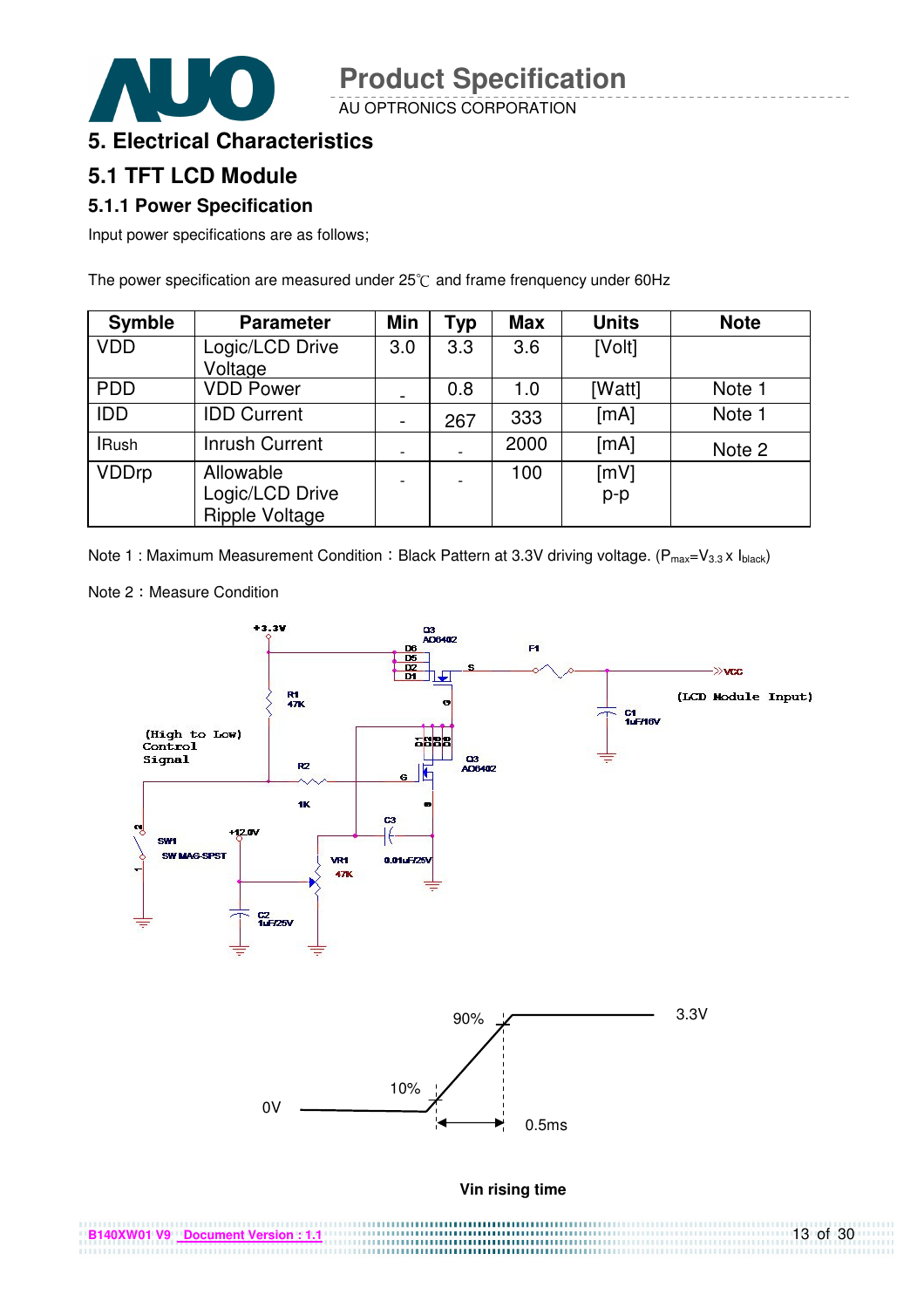

AU OPTRONICS CORPORATION

#### **5.1.2 Signal Electrical Characteristics**

Input signals shall be low or High-impedance state when VDD is off.

| <b>Parameter</b>           | <b>Condition</b>                                       | Min    | <b>Max</b> | <b>Unit</b> |
|----------------------------|--------------------------------------------------------|--------|------------|-------------|
| $\mathsf{V}_{\mathsf{th}}$ | Differential Input High<br>Threshold (Vcm=+1.2V)       |        | 100        | [mV]        |
| $\mathsf{V}_{\mathsf{tl}}$ | <b>Differential Input Low</b><br>Threshold (Vcm=+1.2V) | $-100$ |            | [mV]        |
| $V_{ID}$                   | Differential Input<br>Voltage                          | 100    | 600        | [mV]        |
| $\mathsf{V}_{\mathsf{cm}}$ | Differential Input<br><b>Common Mode Voltage</b>       | 1.125  | 1.375      | [V]         |

Signal electrical characteristics are as follows;

Note: LVDS Signal Waveform

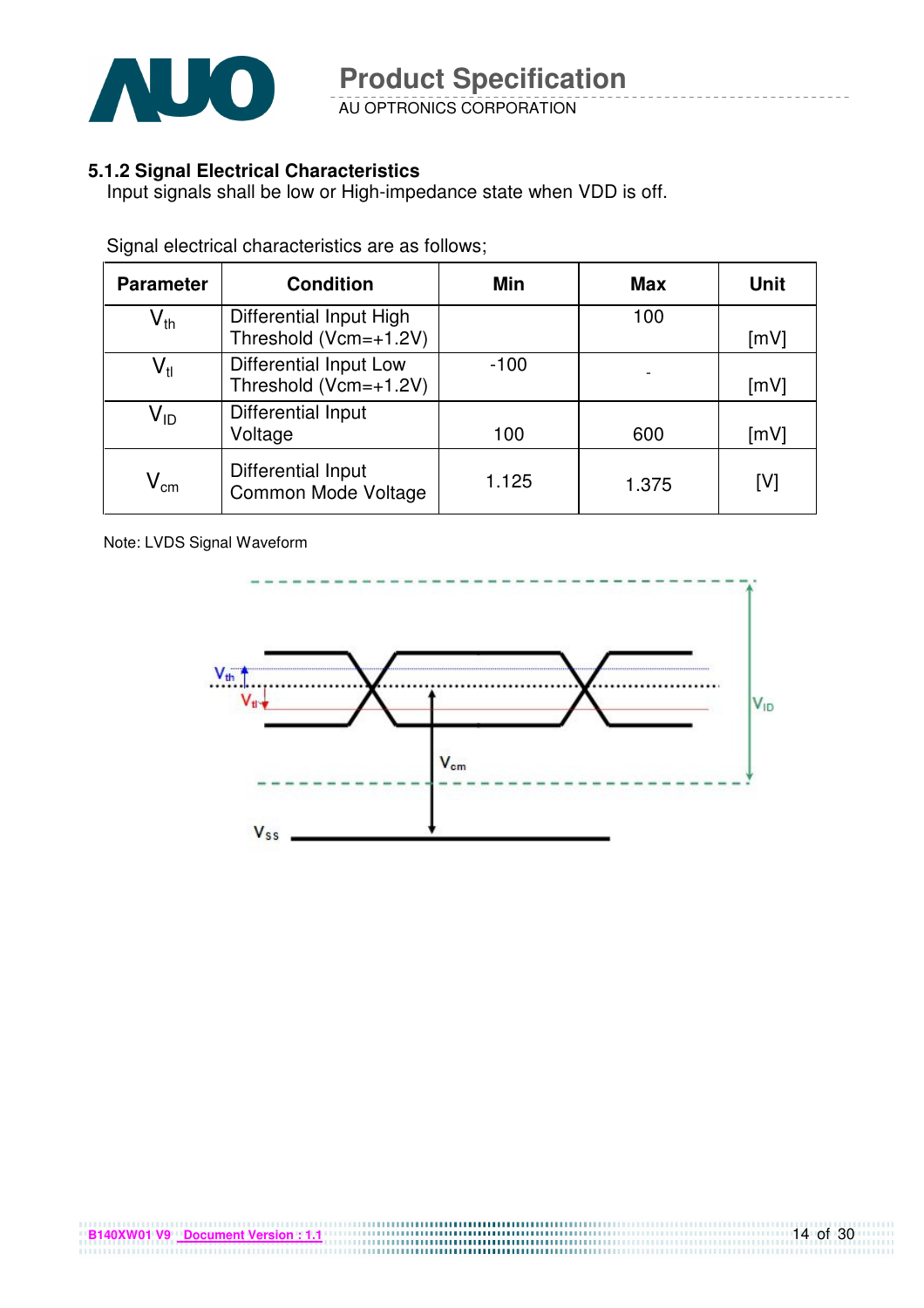

#### **5.2.1 LED characteristics**

**B140XW01 V9 Document Version : 1.1**

| <b>Parameter</b>                      | Symbol      | Min    | Typ                      | <b>Max</b> | <b>Units</b> | <b>Condition</b>                |
|---------------------------------------|-------------|--------|--------------------------|------------|--------------|---------------------------------|
| <b>Backlight Power</b><br>Consumption | <b>PLED</b> |        | $\overline{\phantom{0}}$ | 2.8        | [Watt]       | (Ta=25℃), Note 1<br>$Vin = 12V$ |
| <b>LED Life-Time</b>                  | N/A         | 10,000 | $\overline{\phantom{0}}$ |            | Hour         | $(Ta=25^{\circ}C)$ , Note 2     |
|                                       |             |        |                          |            |              | $I_F=20$ mA                     |

**Note 1:** Calculator value for reference P<sub>LED</sub> = VF (Normal Distribution) \* IF (Normal Distribution) / Efficiency **Note 2:** The LED life-time define as the estimated time to 50% degradation of initial luminous.

#### **5.2.2 Backlight input signal characteristics**

| <b>Parameter</b>                             | Symbol         | Min | <b>Typ</b> | <b>Max</b> | <b>Units</b> | <b>Remark</b>          |
|----------------------------------------------|----------------|-----|------------|------------|--------------|------------------------|
| <b>LED Power Supply</b>                      | <b>VLED</b>    | 6.0 | 12.8       | 21.0       | [Volt]       |                        |
| <b>LED Enable Input</b><br><b>High Level</b> |                | 2.5 |            | 5.5        | [Volt]       |                        |
| <b>LED Enable Input</b><br>Low Level         | <b>VLED EN</b> |     |            | 0.8        | [Volt]       |                        |
| <b>PWM Logic Input</b><br><b>High Level</b>  | <b>VPWM EN</b> | 2.5 |            | 5.0        | [Volt]       | Define as              |
| <b>PWM Logic Input</b><br>Low Level          |                |     |            | 0.8        | [Volt]       | Connector<br>Interface |
| <b>PWM Input Frequency</b>                   | <b>FPWM</b>    | 100 | 200        | 20K        | Hz           | $(Ta=25^{\circ}C)$     |
| <b>PWM Duty Ratio</b>                        | Duty           | 5   | --         | 100        | $\%$         |                        |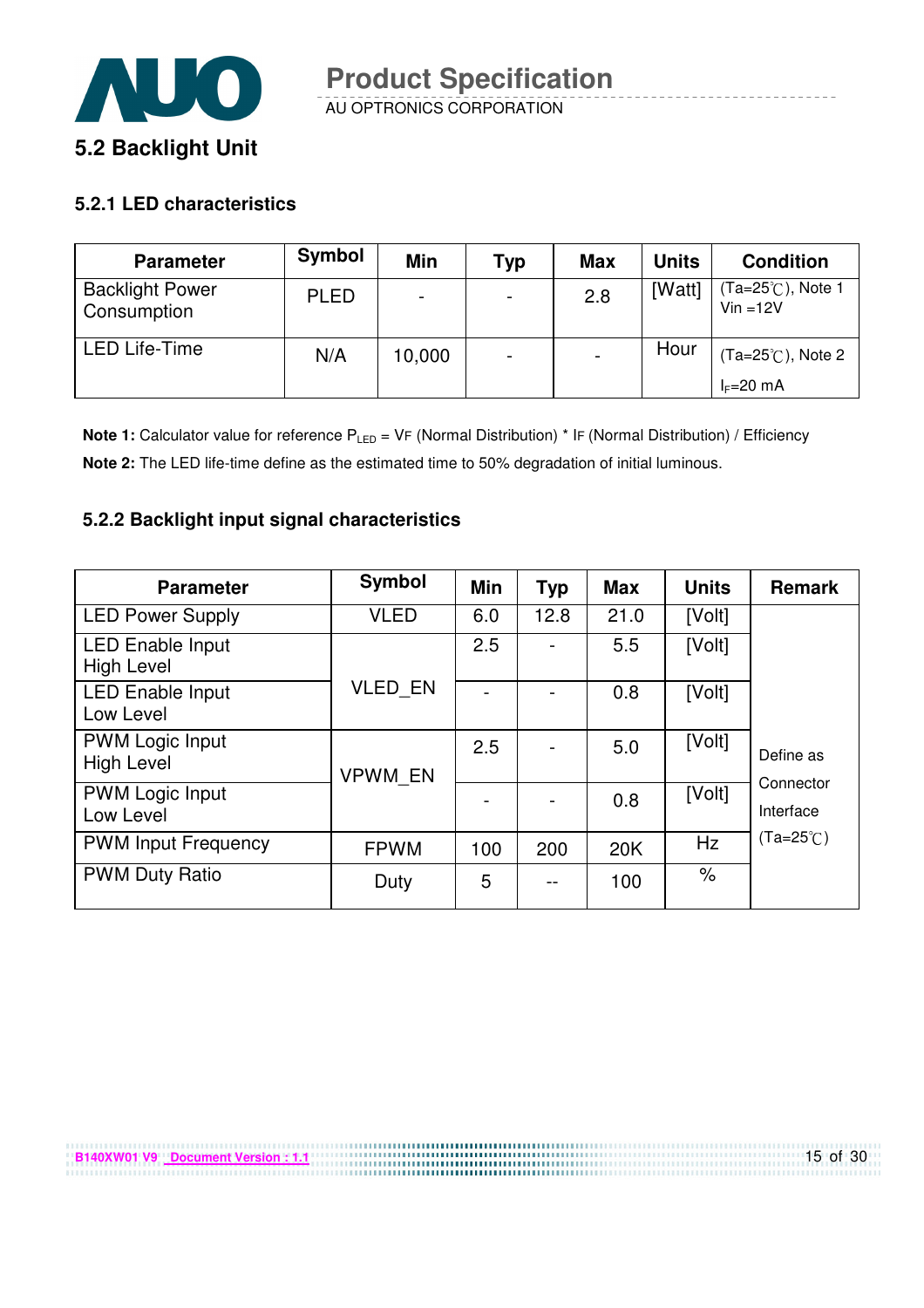

AU OPTRONICS CORPORATION **Product Specification** 

## **6. Signal Interface Characteristic**

### **6.1 Pixel Format Image**

Following figure shows the relationship of the input signals and LCD pixel format.



**B140XW01 V9** Document Version : 1.1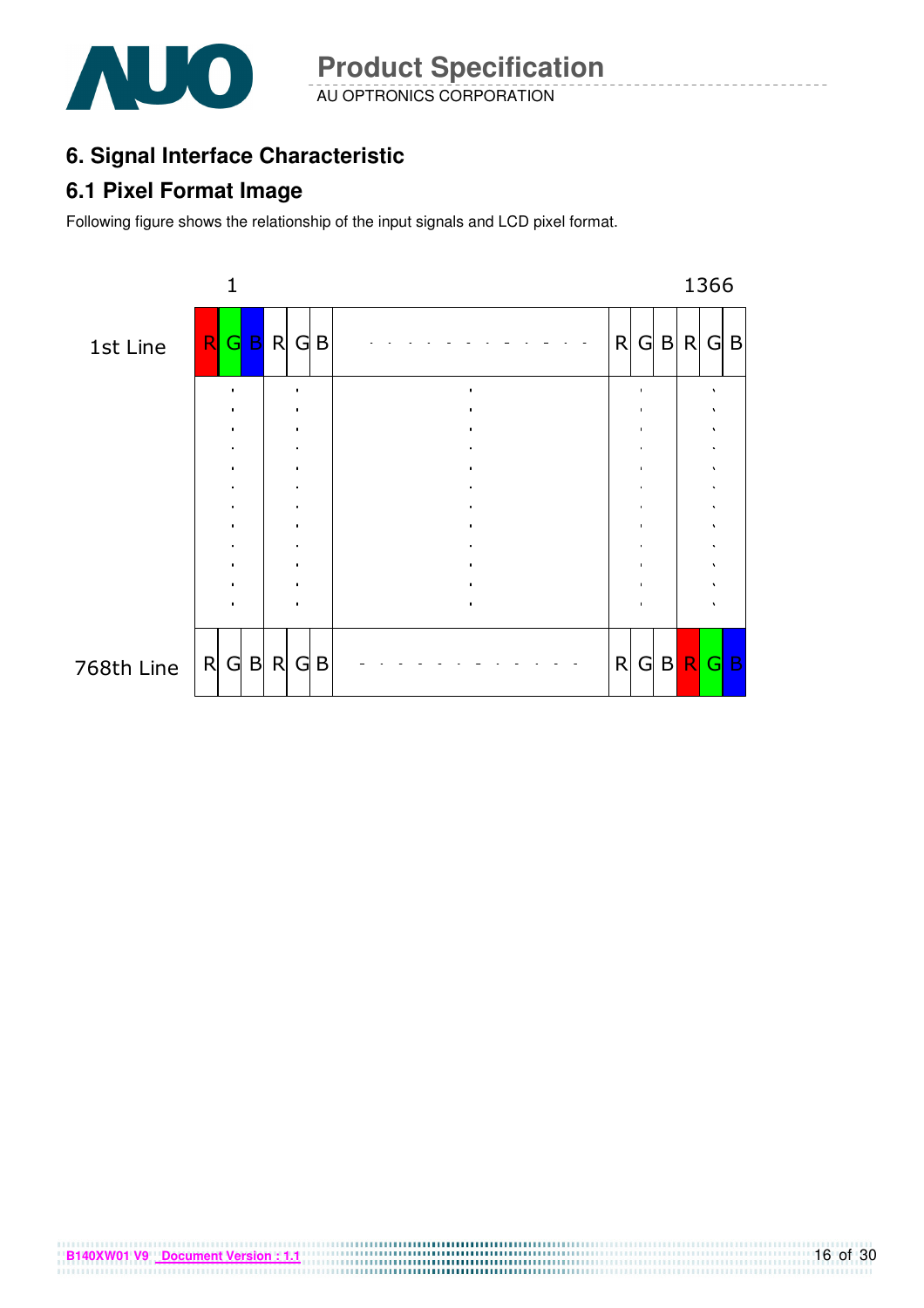

AU OPTRONICS CORPORATION

### **6.2 The Input Data Format**



| <b>Signal Name</b>                                                                                       | <b>Description</b>                                                                                                                  |                                                                                                                                                 |
|----------------------------------------------------------------------------------------------------------|-------------------------------------------------------------------------------------------------------------------------------------|-------------------------------------------------------------------------------------------------------------------------------------------------|
| R <sub>5</sub><br>R <sub>4</sub><br>R <sub>3</sub><br>R <sub>2</sub><br>R1<br>R <sub>0</sub>             | Red Data 5 (MSB)<br>Red Data 4<br>Red Data 3<br>Red Data 2<br>Red Data 1<br>Red Data 0 (LSB)<br>Red-pixel Data                      | Red-pixel Data<br>Each red pixel's brightness data consists of<br>these 6 bits pixel data.                                                      |
| G <sub>5</sub><br>G <sub>4</sub><br>G <sub>3</sub><br>G <sub>2</sub><br>G <sub>1</sub><br>G <sub>0</sub> | Green Data 5 (MSB)<br>Green Data 4<br>Green Data 3<br>Green Data 2<br>Green Data 1<br>Green Data 0 (LSB)<br>Green-pixel Data        | Green-pixel Data<br>Each green pixel's brightness data consists of<br>these 6 bits pixel data.                                                  |
| <b>B5</b><br><b>B4</b><br>B <sub>3</sub><br><b>B2</b><br><b>B1</b><br>B <sub>0</sub>                     | Blue Data 5 (MSB)<br>Blue Data 4<br>Blue Data 3<br>Blue Data 2<br><b>Blue Data 1</b><br>Blue Data 0 (LSB)<br><b>Blue-pixel Data</b> | <b>Blue-pixel Data</b><br>Each blue pixel's brightness data consists of<br>these 6 bits pixel data.                                             |
| <b>RxCLKIN</b>                                                                                           | Data Clock                                                                                                                          | The signal is used to strobe the pixel data and<br>DE signals. All pixel data shall be valid at the<br>falling edge when the DE signal is high. |
| DE                                                                                                       | <b>Display Timing</b>                                                                                                               | This signal is strobed at the falling edge of<br>RxCLKIN. When the signal is high, the pixel<br>data shall be valid to be displayed.            |
| VS                                                                                                       | <b>Vertical Sync</b>                                                                                                                | The signal is synchronized to RxCLKIN.                                                                                                          |
| <b>HS</b>                                                                                                | <b>Horizontal Sync</b>                                                                                                              | The signal is synchronized to RxCLKIN.                                                                                                          |

Note: Output signals from any system shall be low or High-impedance state when VDD is off.

**B140XW01 V9** Document Version : 1.1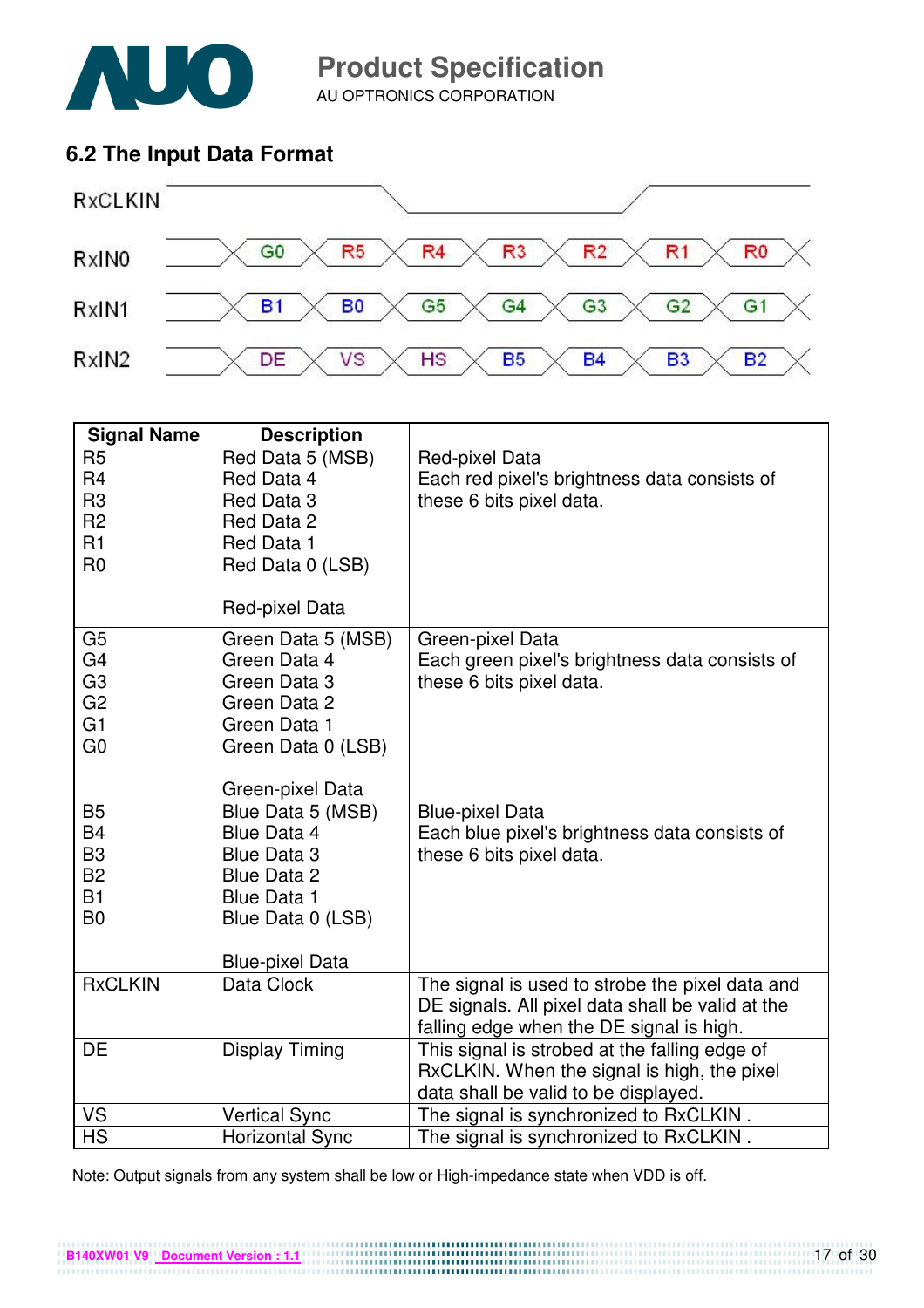

### **6.3 Integration Interface Requirement**

#### **6.3.1 Connector Description**

Physical interface is described as for the connector on module.

These connectors are capable of accommodating the following signals and will be following components.

| <b>Connector Name / Designation</b> | <b>For Signal Connector</b> |
|-------------------------------------|-----------------------------|
| Manufacturer                        | STM or compatible           |
| Type / Part Number                  | MSAK24025P40 or compatible  |
| <b>Mating Housing/Part Number</b>   |                             |

#### **6.3.2 Pin Assignment**

LVDS is a differential signal technology for LCD interface and high speed data transfer device.

| PIN#           | <b>Signal Name</b> | <b>Description</b>                                  |
|----------------|--------------------|-----------------------------------------------------|
| 1              | <b>NC</b>          | No Connection (Reserve)                             |
| $\overline{c}$ | <b>VDD</b>         | Power Supply +3.3V                                  |
| 3              | <b>VDD</b>         | Power Supply +3.3V                                  |
| 4              | <b>VEDID</b>       | EDID +3.3V Power                                    |
| 5              | <b>NC</b>          | No Connect (Reserve)                                |
| 6              | <b>CLK EDID</b>    | <b>EDID Clock Input</b>                             |
| $\overline{7}$ | DAT_EDID           | <b>EDID Data Input</b>                              |
| 8              | RxOIN0-            | -LVDS Differential Data INPUT(Odd R0-R5,G0)         |
| 9              | RxOIN0+            | +LVDS Differential Data INPUT(Odd R0-R5,G0)         |
| 10             | <b>VSS</b>         | Ground                                              |
| 11             | RxOIN1-            | -LVDS Differential Data INPUT(Odd G1-G5,B0-B1)      |
| 12             | RxOIN1+            | +LVDS Differential Data INPUT(Odd G1-G5,B0-B1)      |
| 13             | <b>VSS</b>         | Ground                                              |
| 14             | RxOIN2-            | -LVDS Differential Data INPUT(Odd B2-B5,HS,VS,DE)   |
| 15             | RxOIN2+            | +LVDS Differential Data INPUT(Odd B2-B5,HS, VS, DE) |
| 16             | <b>VSS</b>         | Ground                                              |
| 17             | RxOCKIN-           | -LVDS Odd Differential Clock INPUT                  |
| 18             | RxOCKIN+           | <b>LVDS Odd Differential Clock INPUT</b>            |
| 19             | <b>VSS</b>         | Ground                                              |
| 20             | <b>NC</b>          | No connection                                       |
| 21             | <b>NC</b>          | No connection                                       |
| 22             | <b>VSS</b>         | Ground<br>,,,,,,,,,,,,,,,,,,,,,,                    |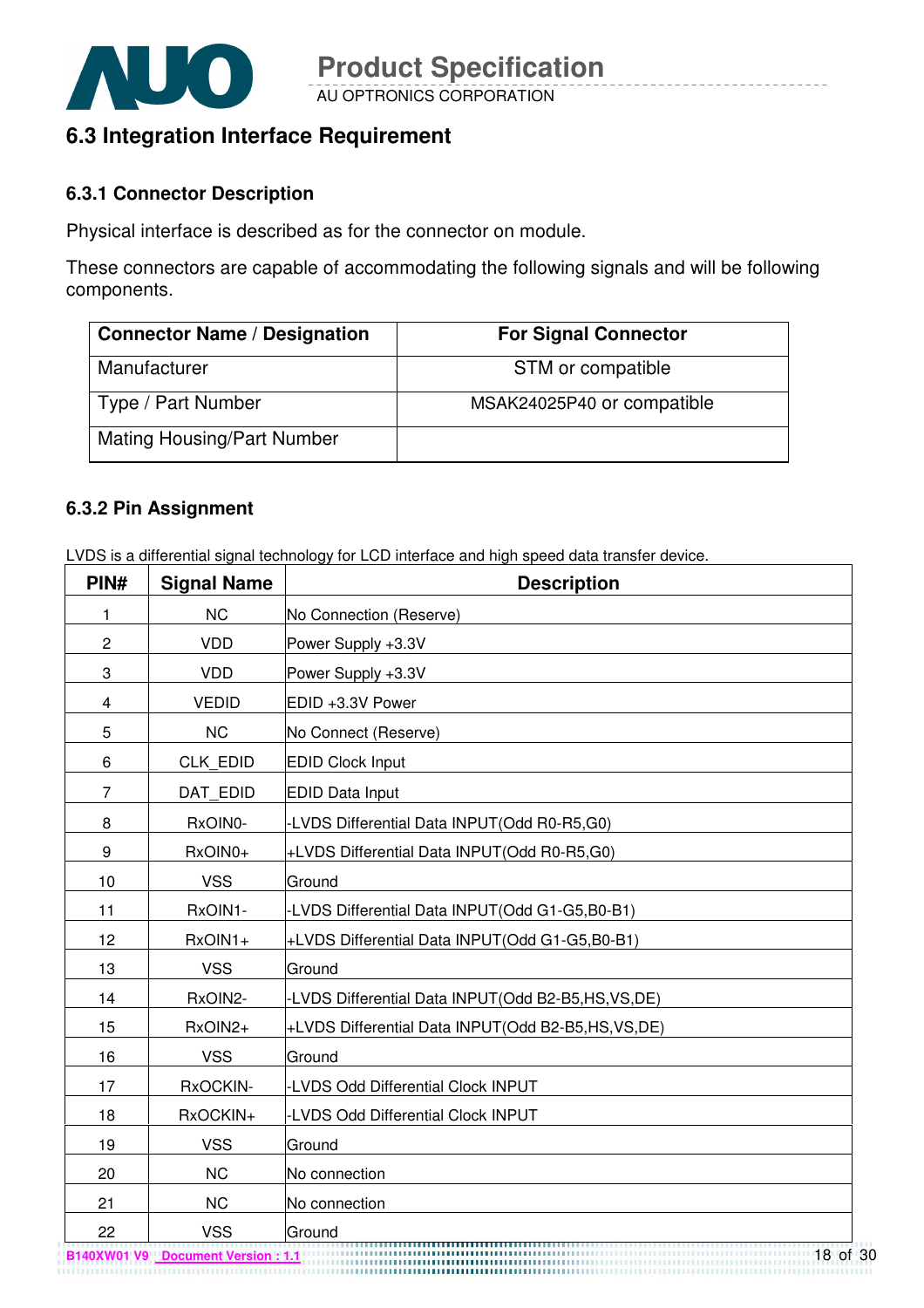

AU OPTRONICS CORPORATION

| 23 | <b>NC</b>       | INo connection                           |
|----|-----------------|------------------------------------------|
| 24 | <b>NC</b>       | No connection                            |
| 25 | <b>VSS</b>      | Ground                                   |
| 26 | NC              | No connection                            |
| 27 | NC              | No connection                            |
| 28 | <b>VSS</b>      | lGround                                  |
| 29 | <b>NC</b>       | No connection                            |
| 30 | <b>NC</b>       | No connection                            |
| 31 | <b>VLED_GND</b> | <b>LED Ground</b>                        |
|    |                 |                                          |
| 32 | <b>VLED_GND</b> | <b>LED Ground</b>                        |
| 33 | <b>VLED GND</b> | <b>LED Ground</b>                        |
| 34 | <b>NC</b>       | <b>No Connection (Reserve)</b>           |
| 35 | <b>S PWMIN</b>  | <b>System PWM signal Input</b>           |
| 36 | <b>BL ON</b>    | LED enable pin(+3V input, +5V tolerance) |
| 37 | <b>DBC_EN</b>   | Dynamic B/L Control enable(High enable)  |
| 38 | <b>VLED</b>     | LED Power Supply 6V - 21V                |
| 39 | <b>VLED</b>     | LED Power Supply 6V - 21V                |

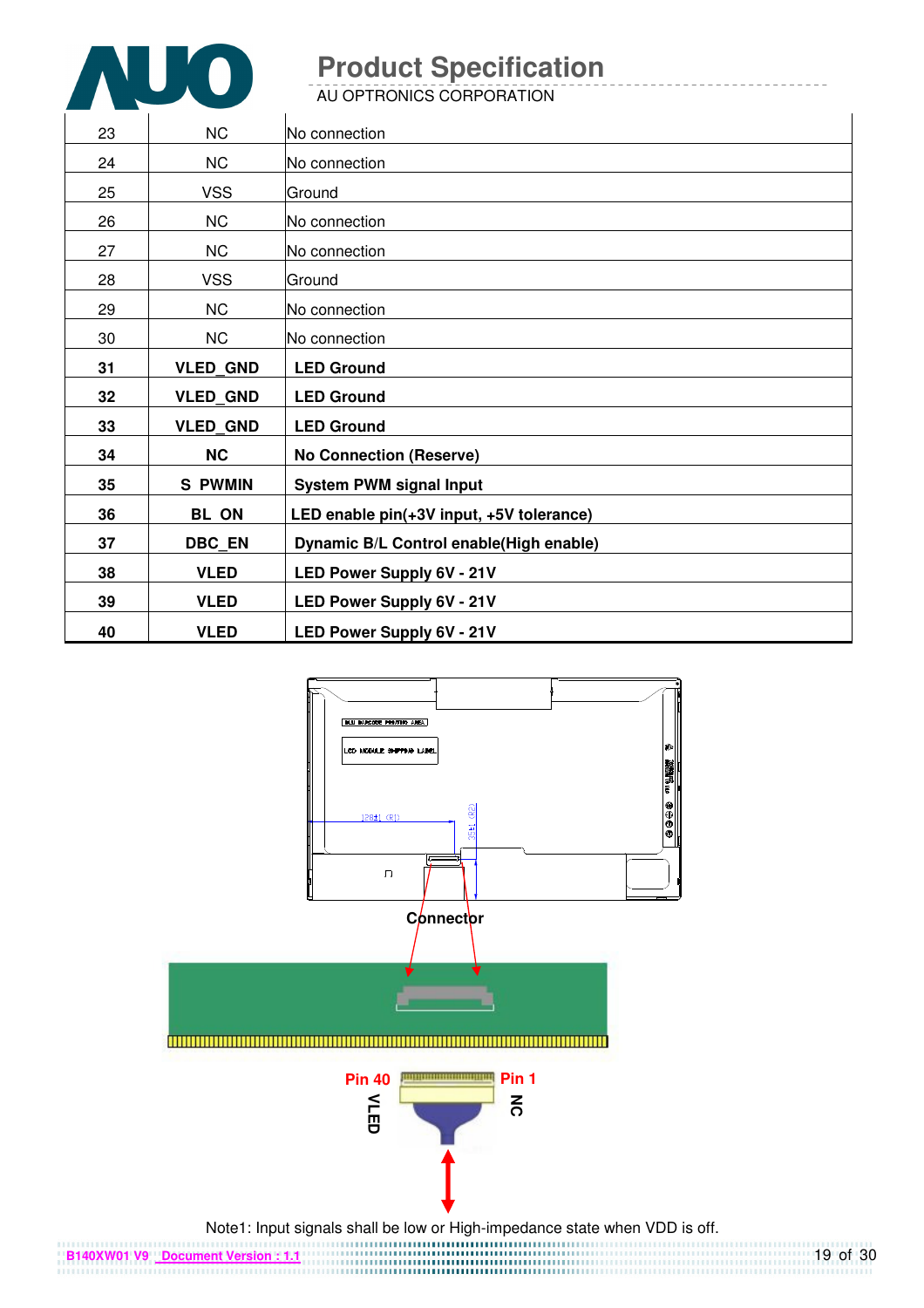

AU OPTRONICS CORPORATION **Product Specification** 

### **6.4 Interface Timing**

#### **6.4.1 Timing Characteristics**

Basically, interface timings should match the 1366x768 /60Hz manufacturing guide line timing.

| <b>Parameter</b>  |                        | Symbol                    | Min. | Typ. | Max. | Unit                         |
|-------------------|------------------------|---------------------------|------|------|------|------------------------------|
|                   | <b>Frame Rate</b>      | ۰                         | ٠    | 60   | ۰    | Hz                           |
|                   | <b>Clock frequency</b> | $1/T_{\text{Clock}}$      | 50   | 69.3 | 80   | <b>MHz</b>                   |
|                   | <b>Period</b>          | $\mathbf{T}_{\mathsf{V}}$ | 776  | 803  | 1023 |                              |
| <b>Vertical</b>   | <b>Active</b>          | $T_{VD}$                  |      | 768  |      | $\mathsf{T}_{\mathsf{Line}}$ |
| <b>Section</b>    | <b>Blanking</b>        | $T_{VB}$                  | 8    | 35   | 255  |                              |
|                   | <b>Period</b>          | $\mathsf{T}_\mathsf{H}$   | 1396 | 1436 | 2047 |                              |
| <b>Horizontal</b> | <b>Active</b>          | $\mathbf{T}_{\sf HD}$     |      | 1366 |      | $\mathbf{T}_{\text{Clock}}$  |
| <b>Section</b>    | <b>Blanking</b>        | $\textsf{T}_{\sf HB}$     | 40   | 70   | 681  |                              |

Note : DE mode only

#### **6.4.2 Timing diagram**



**B140XW01 V9** Document Version : 1.1

20 of 30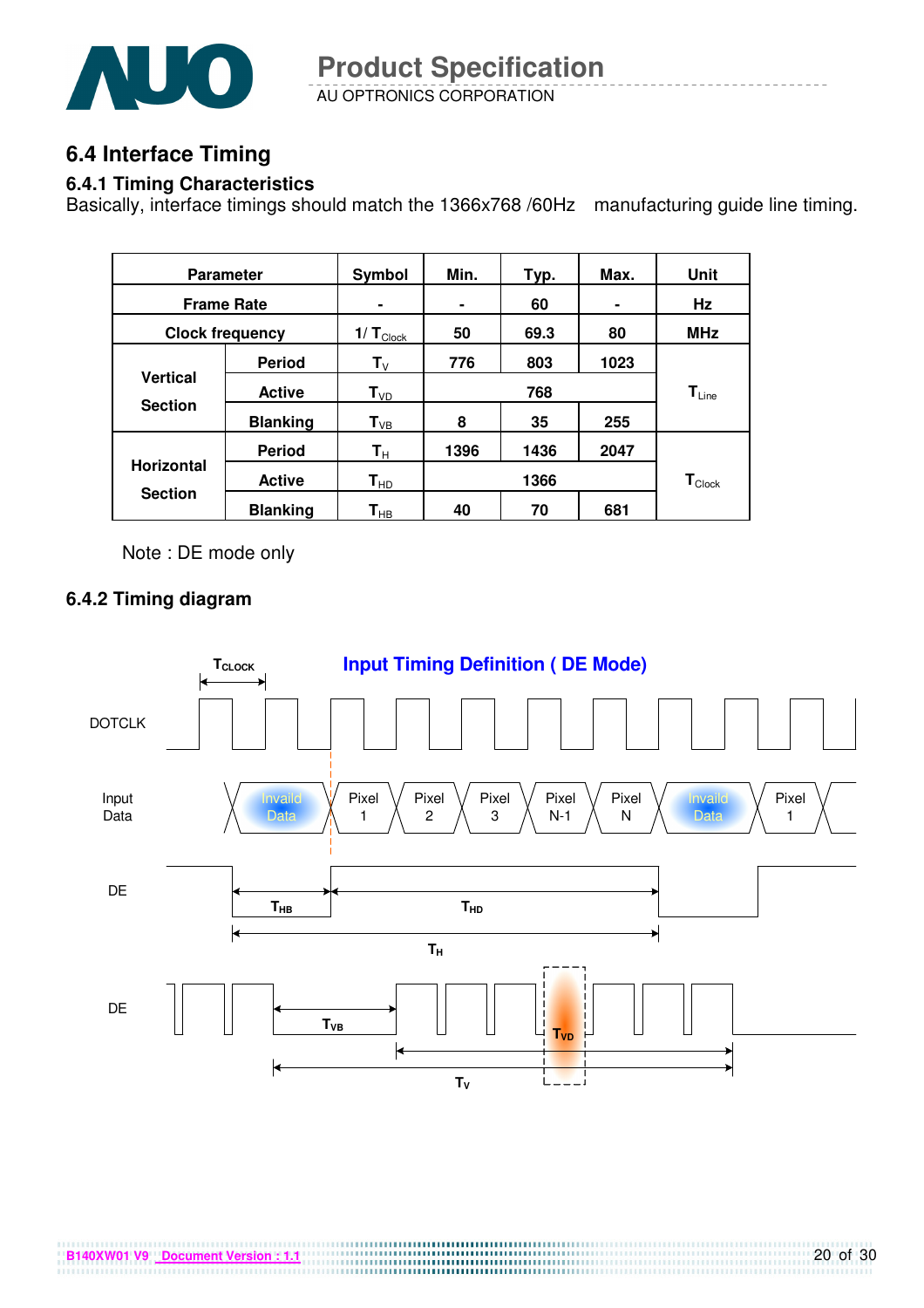

#### **6.5 Power ON/OFF Sequence**

Power on/off sequence is as follows. Interface signals and LED on/off sequence are also shown in the chart. Signals from any system shall be Hi-Z state or low level when VDD is off



| <b>Power Sequence Timing</b> |          |                |                |              |  |
|------------------------------|----------|----------------|----------------|--------------|--|
|                              |          | Value          |                |              |  |
| <b>Parameter</b>             | Min.     | Typ.           | Max.           | <b>Units</b> |  |
| T <sub>1</sub>               | 0.5      |                | 10             |              |  |
| T <sub>2</sub>               | 0        |                | 50             |              |  |
| T <sub>3</sub>               | 200      | -              | $\blacksquare$ |              |  |
| <b>T4</b>                    | 200      | $\blacksquare$ | ٠              |              |  |
| T <sub>5</sub>               | 10       | ۰              | 50             |              |  |
| T6                           | $\bf{0}$ |                | 10             |              |  |
| T7                           | 500      |                | ۰              | ms           |  |
| T8                           | 10       |                |                |              |  |
| T <sub>9</sub>               | 10       |                | 180            |              |  |
| <b>T10</b>                   | 10       | -              | 180            |              |  |
| <b>T11</b>                   | 10       | ۰              | ۰              |              |  |
| T12                          | 0.5      | ۰              | 10             |              |  |

Note:If T3,T5,T6 couldn't match above specifications, must request T3+T5+T6 > 200ms at least 

**B140XW01 V9 Document Version : 1.1**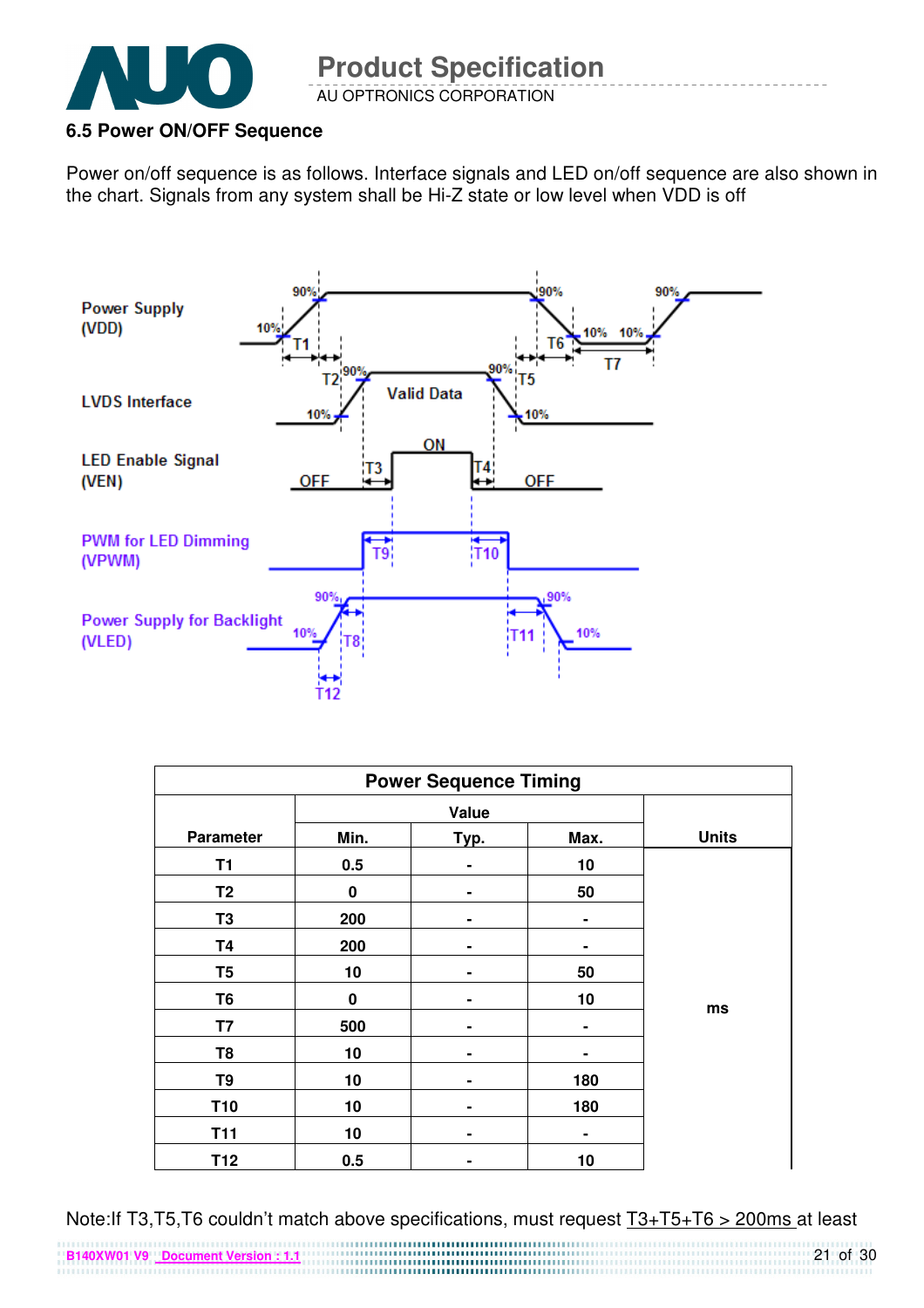

### **7. Panel Reliability Test**

#### **7.1 Vibration Test**

**Test Spec:** 

- **•** Test method: Non-Operation
- Acceleration: 1.5 G
- Frequency: 10 500Hz Random
- Sweep: 30 Minutes each Axis (X, Y, Z)

#### **7.2 Shock Test**

**Test Spec:** 

- **•** Test method: Non-Operation
- Acceleration: 220 G, Half sine wave
- Active time: 2 ms
- Pulse: X, Y, Z .one time for each side

### **7.3 Reliability Test**

| <b>Items</b>                                | <b>Required Condition</b>                        | <b>Note</b> |
|---------------------------------------------|--------------------------------------------------|-------------|
| <b>Temperature</b><br><b>Humidity Bias</b>  | $Ta = 40^{\circ}$ C, 90%RH, 300h                 |             |
| <b>High Temperature</b><br><b>Operation</b> | Ta= $50^{\circ}$ C, Dry, 300h                    |             |
| <b>Low Temperature</b><br><b>Operation</b>  | $Ta = 0^\circ\text{C}$ , 300h                    |             |
| <b>High Temperature</b><br><b>Storage</b>   | $Ta = 60^{\circ}$ C, 35%RH, 300h                 |             |
| <b>Low Temperature</b><br><b>Storage</b>    | $Ta = -20^{\circ}C$ , 50%RH, 250h                |             |
| <b>Thermal Shock</b><br>Test                | Ta=-20°C to 60°C, Duration at 30 min, 100 cycles |             |
| <b>ESD</b>                                  | Contact: ±8 KV                                   | Note 1      |
|                                             | Air: ±15 KV                                      |             |

**Note1:** According to EN 61000-4-2 , ESD class B: Some performance degradation allowed. No data lost

. Self-recoverable. No hardware failures.

**Remark:** MTBF (Excluding the LED): 30,000 hours with a confidence level 90%

**B140XW01 V9 Document Version : 1.1**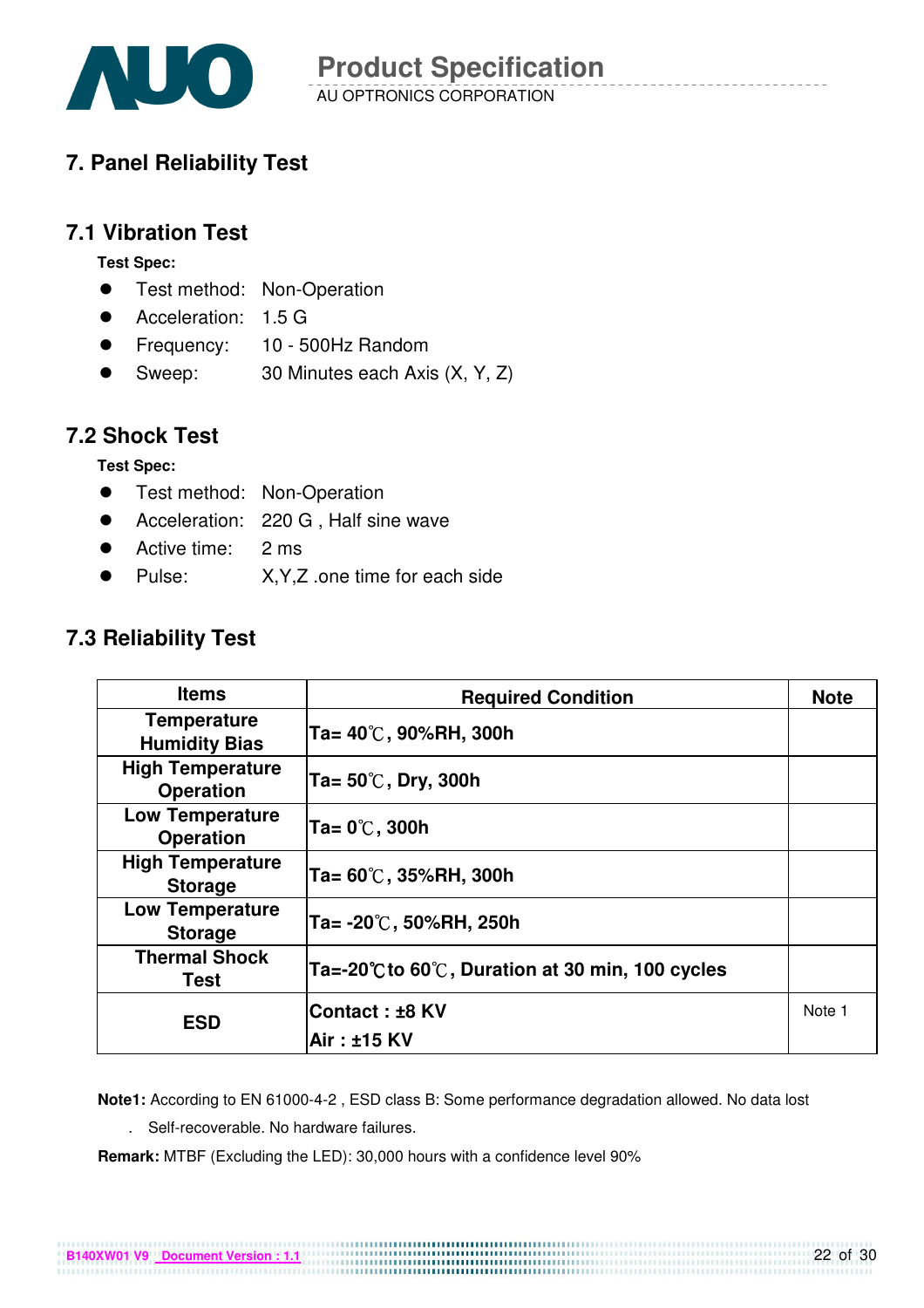

#### **8. Mechanical Characteristics**

### **8.1 LCM Outline Dimension**

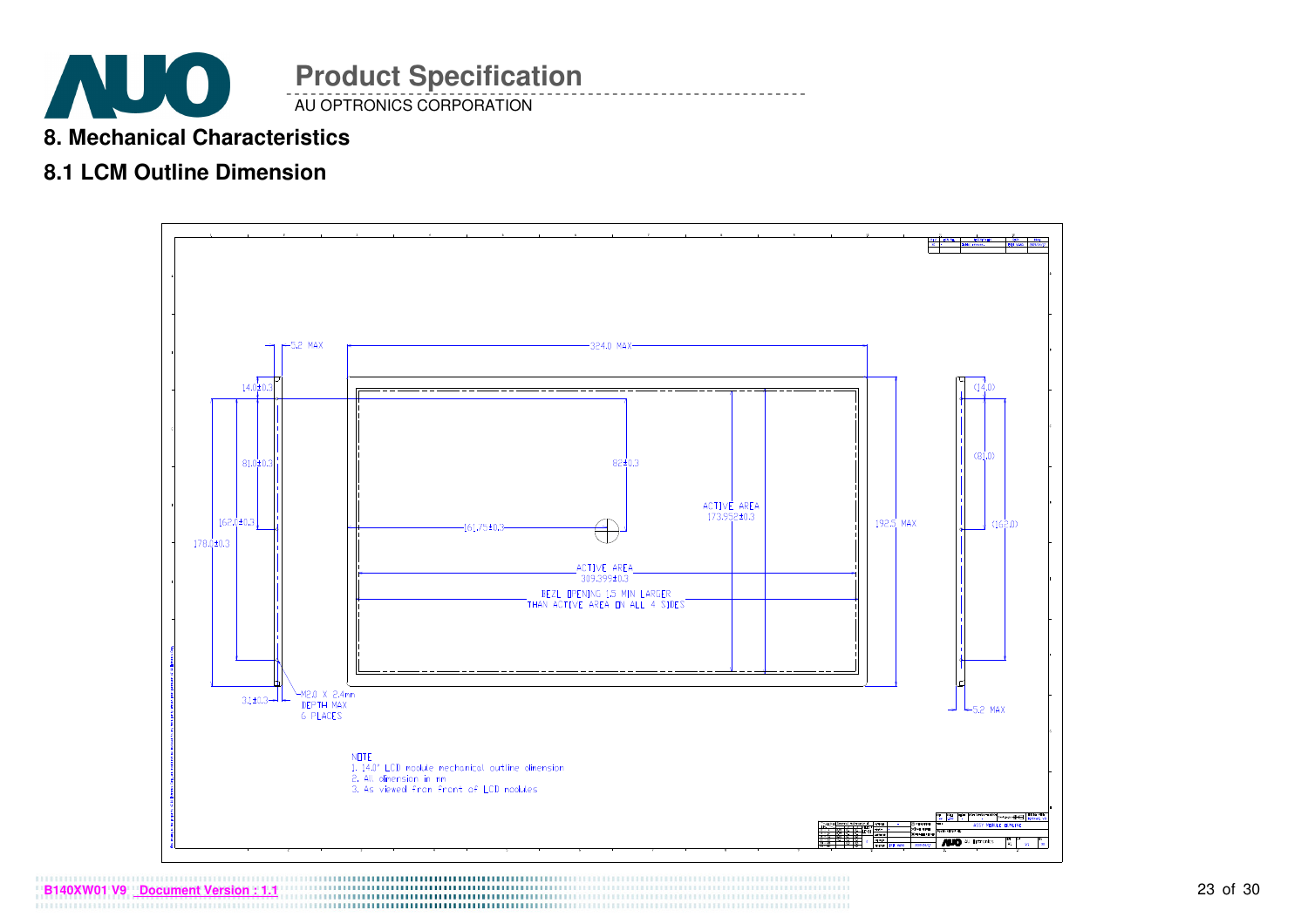

AU OPTRONICS CORPORATION



Note: Prevention IC damage, IC positions not allowed any overlap over these areas.

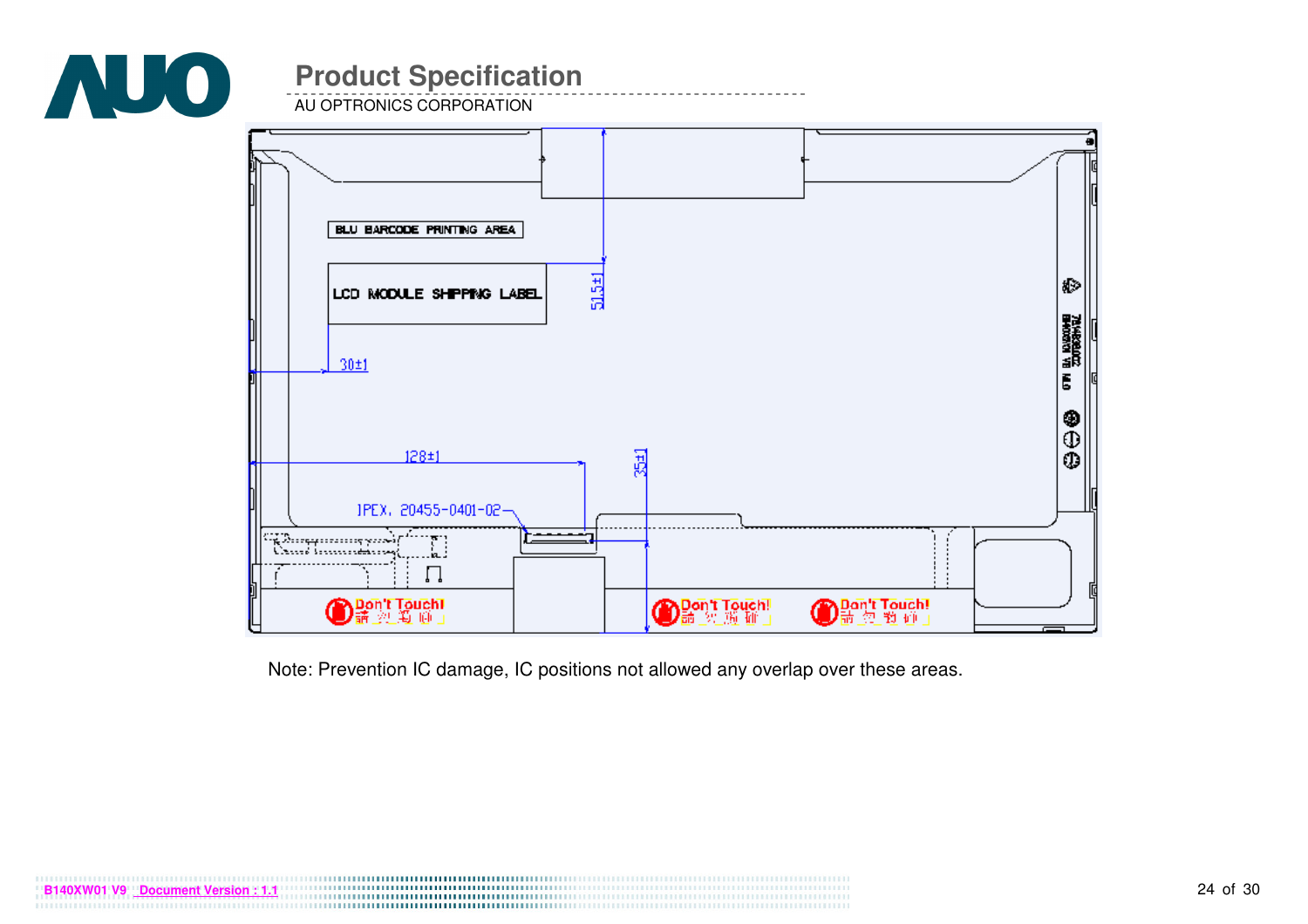

AU OPTRONICS CORPORATION

### **8.2 Screw Hole Depth and Center Position**

Maximum Screw penetration from side surface is 2.3 mm

The center of screw hole center location is  $3.1 \pm 0.2$ mm from front surface

Screw Torque: Maximum 2.5 kgf-cm

**B140XW01 V9 Document Version : 1.1**

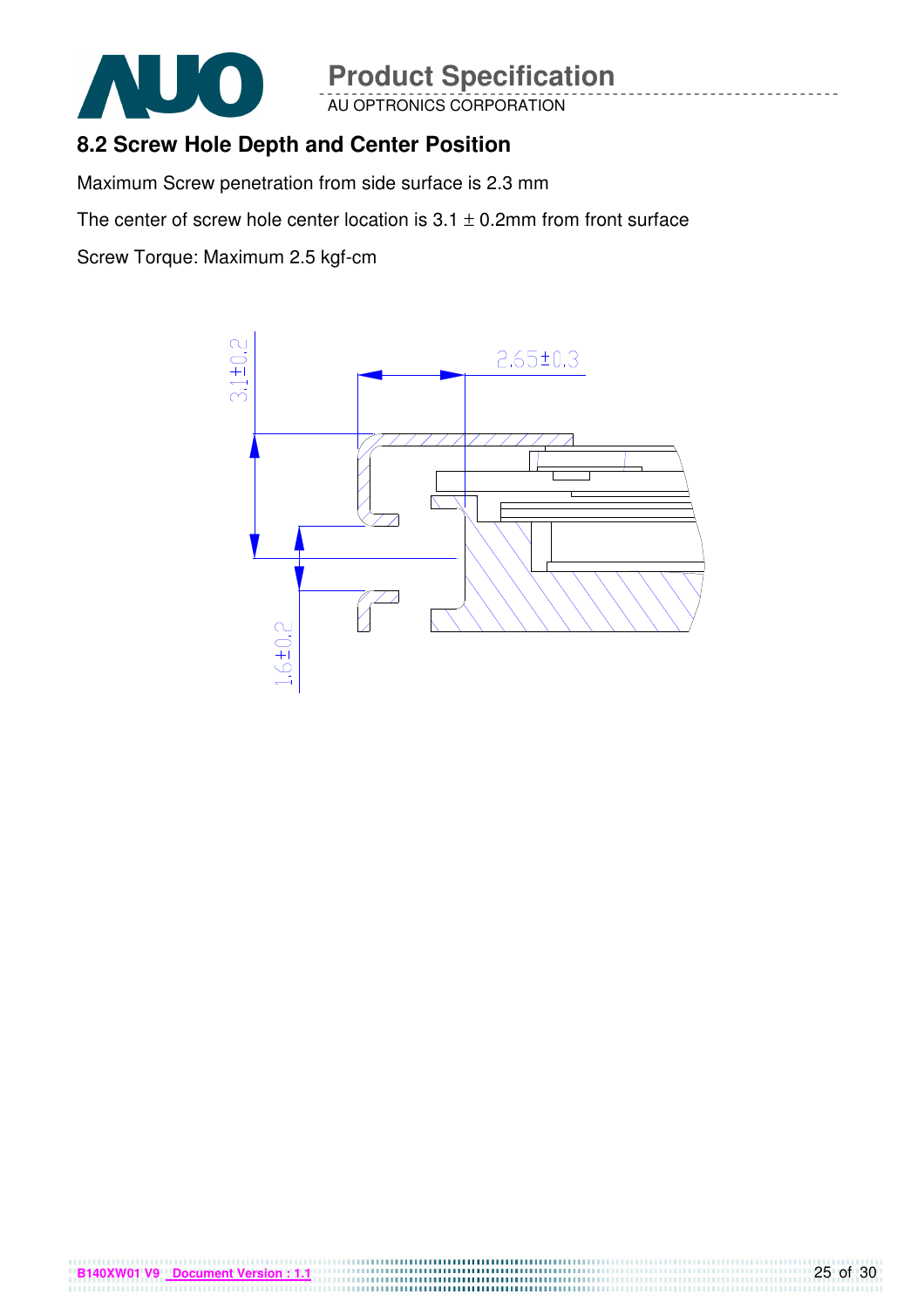

AU OPTRONICS CORPORATION **Product Specification** 

**9. Shipping and Package**



| H/W | <b>Source IC</b> | Gate IC |
|-----|------------------|---------|
| 0A  | <b>NOVATEK</b>   | Raydium |

**B140XW01 V9 Document Version : 1.1 CONSUMER 20140XW01 V9 Document Version : 1.1**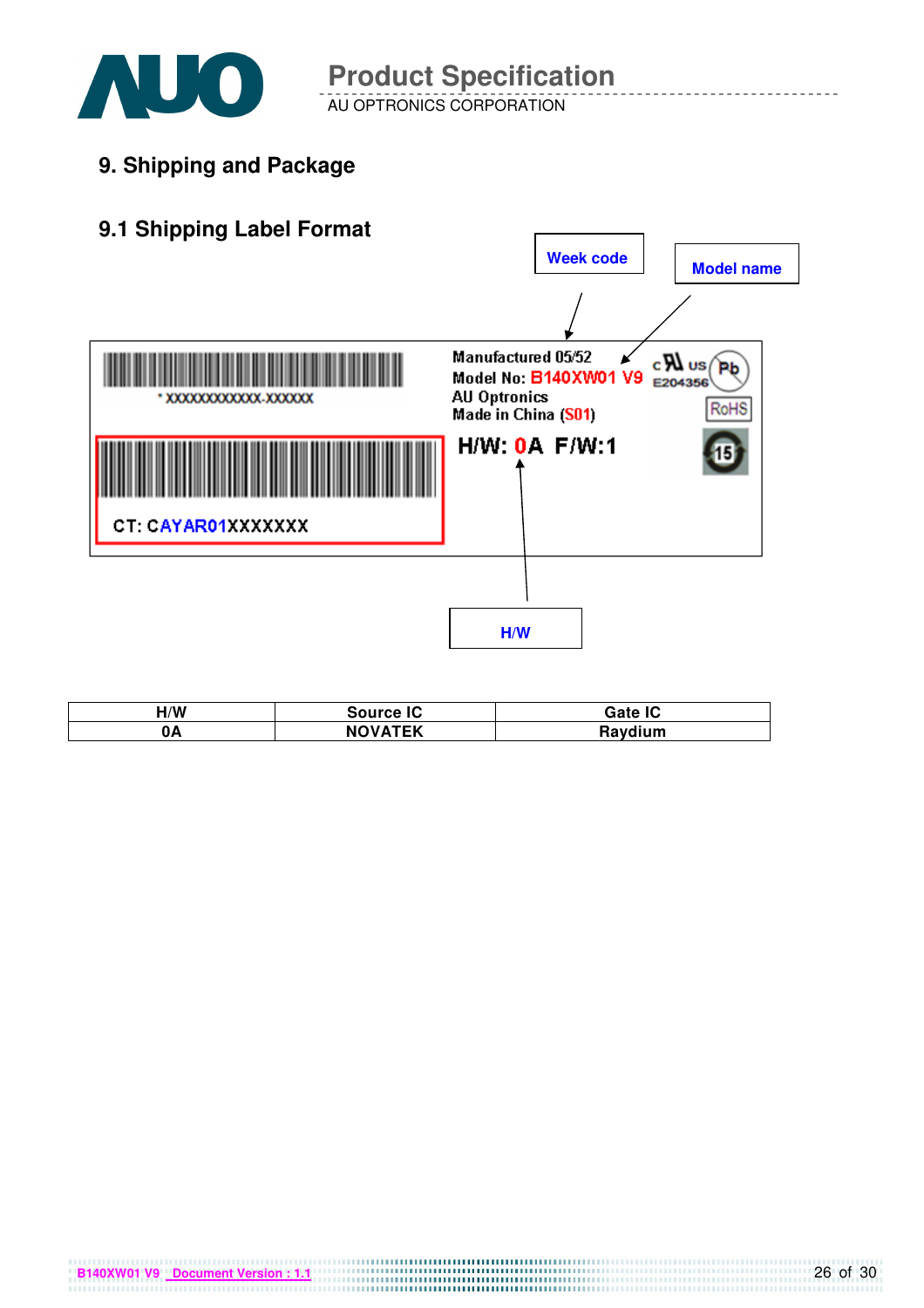

AU OPTRONICS CORPORATION

The outside dimension of carton is 454 (L)mm x 376 (W)mm x 302 (H)mm



### **9.3 Shipping Package of Palletizing Sequence**

**B140XW01 V9 Document Version : 1.1**

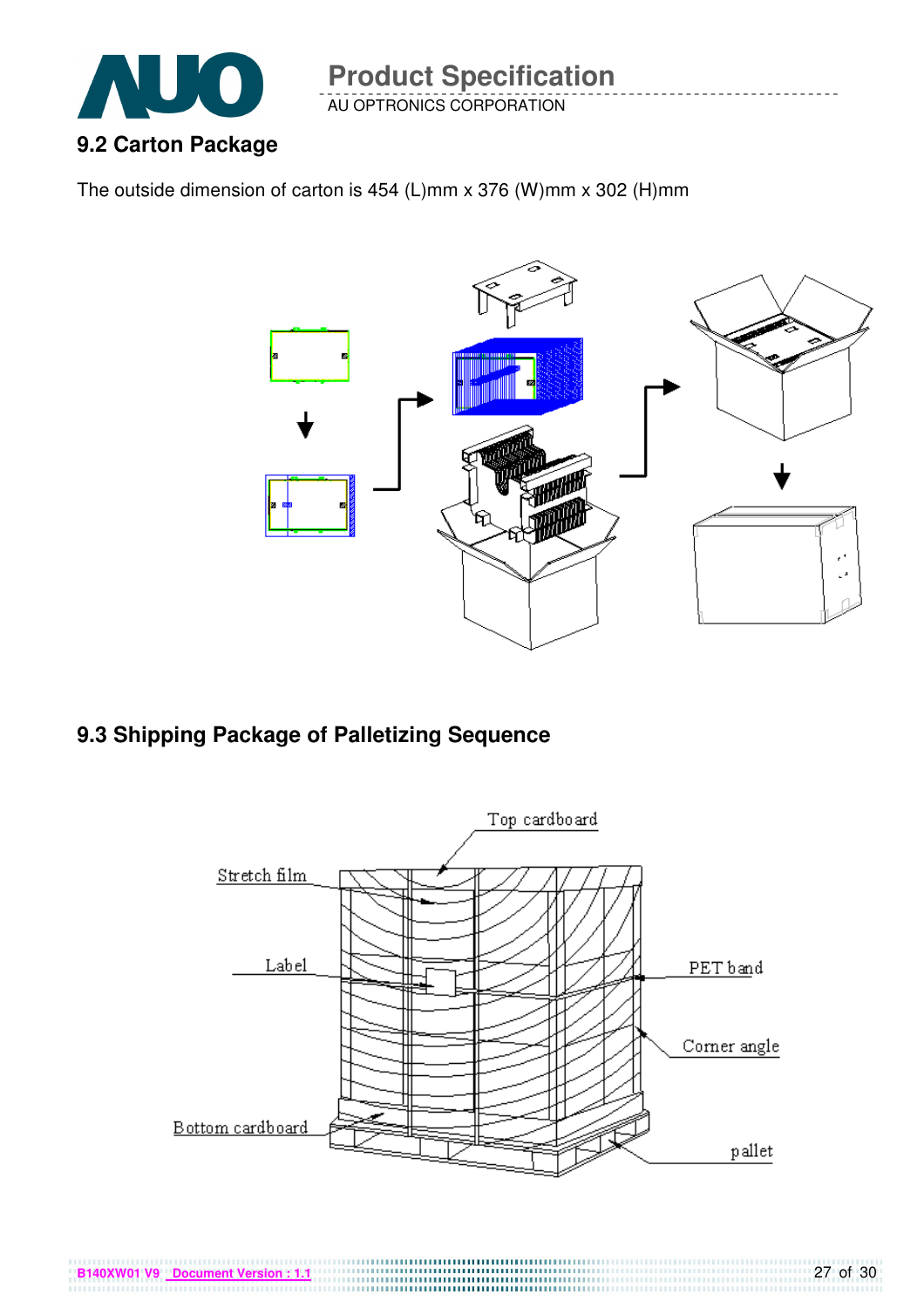

AU OPTRONICS CORPORATION

# **10. Appendix: EDID Description**

| <b>Address</b> | <b>FUNCTION</b>                                          | Value          | Value      | Value        | <b>Note</b> |
|----------------|----------------------------------------------------------|----------------|------------|--------------|-------------|
| <b>HEX</b>     |                                                          | <b>HEX</b>     | <b>BIN</b> | <b>DEC</b>   |             |
| 00             | Header                                                   | 00             | 00000000   | 0            |             |
| 01             |                                                          | FF             | 11111111   | 255          |             |
| 02             |                                                          | FF             | 11111111   | 255          |             |
| 03             |                                                          | FF             | 11111111   | 255          |             |
| 04             |                                                          | FF             | 11111111   | 255          |             |
| 05             |                                                          | FF             | 11111111   | 255          |             |
| 06             |                                                          | FF             | 11111111   | 255          |             |
| 07             |                                                          | 00             | 00000000   | $\pmb{0}$    |             |
| 08             | EISA Manuf. Code LSB                                     | 06             | 00000110   | 6            |             |
| 09             | Compressed ASCII                                         | AF             | 10101111   | 175          |             |
| 0A             | Product Code                                             | 3C             | 00111100   | 60           |             |
| 0B             | hex LSB first                                            | 19             | 00011001   | 25           |             |
| 0C             | 32-bit ser #                                             | 00             | 00000000   | $\pmb{0}$    |             |
| 0D             |                                                          | 00             | 00000000   | $\pmb{0}$    |             |
| 0E             |                                                          | 00             | 00000000   | 0            |             |
| 0F             |                                                          | 00             | 00000000   | 0            |             |
| 10             | Week of manufacture                                      | 01             | 00000001   | 1            |             |
| 11             | Year of manufacture                                      | 13             | 00010011   | 19           |             |
| 12             | EDID Structure Ver.                                      | 01             | 00000001   | 1.           |             |
| 13             | EDID revision #                                          | 03             | 00000011   | $\,3$        |             |
| 14             | Video input def. (digital I/P, non-TMDS, CRGB)           | 80             | 10000000   | 128          |             |
| 15             | Max H image size<br>(rounded to cm)                      | 1F             | 00011111   | 31           |             |
| 16             | Max V image size (rounded to cm)                         | 11             | 00010001   | 17           |             |
| 17             | <b>Display Gamma</b><br>$( = (gamma * 100) - 100)$       | 78             | 01111000   | 120          |             |
| 18             | Feature support (no DPMS, Active OFF, RGB, tmg<br>Blk#1) | 0A             | 00001010   | 10           |             |
| 19             | Red/green low bits (Lower 2:2:2:2 bits)                  | C <sub>8</sub> | 11001000   | 200          |             |
| <b>1A</b>      | Blue/white low bits (Lower 2:2:2:2 bits)                 | A <sub>5</sub> | 10100101   | 165          |             |
| 1B             | Red x (Upper 8 bits)                                     | 9E             | 10011110   | 158          |             |
| 1C             | Red y/ highER 8 bits                                     | 57             | 01010111   | 87           |             |
| 1D             | Green x                                                  | 54             | 01010100   | 84           |             |
| <b>1E</b>      | Green y                                                  | 92             | 10010010   | 146          |             |
| 1F             | Blue x                                                   | 26             | 00100110   | 38           |             |
| 20             | Blue y                                                   | 99             | 10011001   | 153          |             |
| 21             | White x                                                  | 50             | 01010000   | 80           |             |
| 22             | White y                                                  | 54             | 01010100   | 84           |             |
| 23             | Established timing 1                                     | 00             | 00000000   | $\pmb{0}$    |             |
| 24             | Established timing 2                                     | 00             | 00000000   | $\pmb{0}$    |             |
| 25             | Established timing 3                                     | $00\,$         | 00000000   | $\pmb{0}$    |             |
| 26             | Standard timing #1                                       | 01             | 00000001   | $\mathbf{1}$ |             |
| 27             |                                                          | 01             | 00000001   | 1            |             |
| 28             | Standard timing #2                                       | 01             | 00000001   | 1            |             |
| 29             |                                                          | 01             | 00000001   | $\mathbf{1}$ |             |
| 2A             | Standard timing #3                                       | 01             | 00000001   | 1            |             |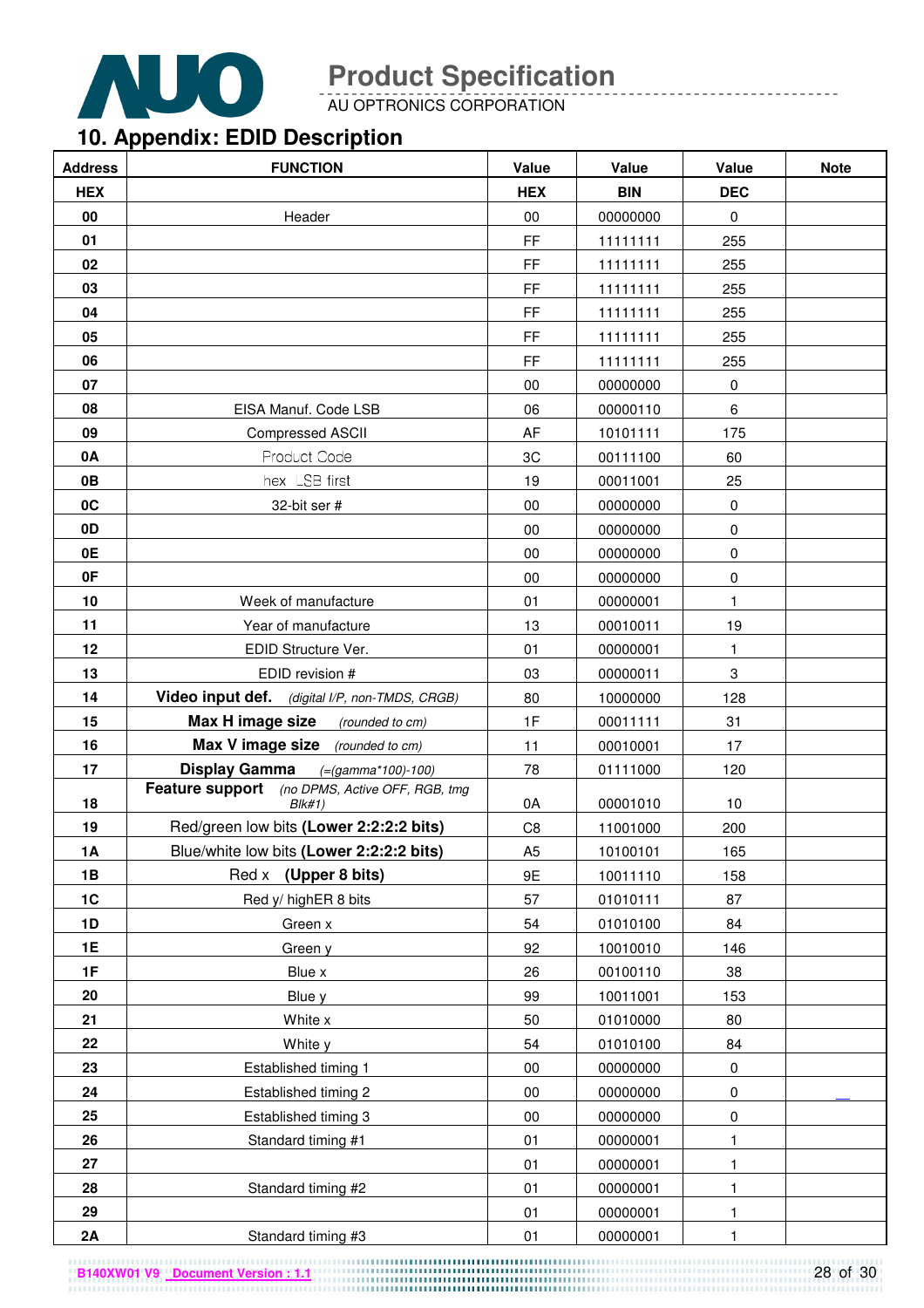

AU OPTRONICS CORPORATION

| 2B        |                                                      | 01        | 00000001 | 1            |  |
|-----------|------------------------------------------------------|-----------|----------|--------------|--|
| 2C        | Standard timing #4                                   | 01        | 00000001 | 1            |  |
| 2D        |                                                      | 01        | 00000001 | 1            |  |
| 2E        | Standard timing #5                                   | 01        | 00000001 | 1            |  |
| 2F        |                                                      | 01        | 00000001 | 1            |  |
| 30        | Standard timing #6                                   | 01        | 00000001 | 1            |  |
| 31        |                                                      | 01        | 00000001 | 1            |  |
| 32        | Standard timing #7                                   | 01        | 00000001 | $\mathbf{1}$ |  |
| 33        |                                                      | 01        | 00000001 | 1            |  |
| 34        | Standard timing #8                                   | 01        | 00000001 | $\mathbf{1}$ |  |
| 35        |                                                      | 01        | 00000001 | 1            |  |
| 36        | Pixel Clock/10000 LSB                                | 12        | 00010010 | 18           |  |
| 37        | Pixel Clock/10000 USB                                | 1B        | 00011011 | 27           |  |
| 38        | Horz active Lower 8bits                              | 56        | 01010110 | 86           |  |
| 39        | Horz blanking Lower 8bits                            | 46        | 01000110 | 70           |  |
| 3A        | HorzAct:HorzBlnk<br>Upper 4:4 bits                   | 50        | 01010000 | 80           |  |
| 3B        | Vertical Active Lower 8bits                          | 00        | 00000000 | $\mathbf 0$  |  |
| 3C        | <b>Vertical Blanking</b><br><b>Lower 8bits</b>       | 23        | 00100011 | 35           |  |
| 3D        | Vert Act: Vertical Blanking<br>(upper 4:4 bit)       | 30        | 00110000 | 48           |  |
| 3E        | HorzSync. Offset                                     | 26        | 00100110 | 38           |  |
| 3F        | HorzSync. Width                                      | 16        | 00010110 | 22           |  |
| 40        | VertSync.Offset: VertSync.Width                      | 36        | 00110110 | 54           |  |
| 41        | Horz‖ Sync Offset/Width Upper 2bits                  | 00        | 00000000 | $\mathbf 0$  |  |
| 42        | Horizontal Image Size Lower 8bits                    | 35        | 00110101 | 53           |  |
| 43        | Vertical Image Size Lower 8bits                      | <b>AD</b> | 10101101 | 173          |  |
| 44        | Horizontal & Vertical Image Size (upper 4:4 bits)    | 10        | 00010000 | 16           |  |
| 45        | Horizontal Border (zero for internal LCD)            | 00        | 00000000 | $\pmb{0}$    |  |
| 46        | Vertical Border (zero for internal LCD)              | $00\,$    | 00000000 | $\mathbf 0$  |  |
| 47        | Signal (non-intr, norm, no stero, sep sync, neg pol) | 18        | 00011000 | 24           |  |
| 48        | Detailed timing/monitor                              | 00        | 00000000 | $\pmb{0}$    |  |
| 49        | descriptor #2                                        | $00\,$    | 00000000 | 0            |  |
| <b>4A</b> |                                                      | 00        | 00000000 | $\pmb{0}$    |  |
| 4B        |                                                      | 0F        | 00001111 | 15           |  |
| 4C        |                                                      | 00        | 00000000 | 0            |  |
| 4D        |                                                      | 00        | 00000000 | $\pmb{0}$    |  |
| 4E        |                                                      | $00\,$    | 00000000 | $\pmb{0}$    |  |
| 4F        |                                                      | $00\,$    | 00000000 | $\pmb{0}$    |  |
| 50        |                                                      | $00\,$    | 00000000 | $\pmb{0}$    |  |
| 51        |                                                      | 00        | 00000000 | $\pmb{0}$    |  |
| 52        |                                                      | 00        | 00000000 | 0            |  |
| 53        |                                                      | $00\,$    | 00000000 | $\pmb{0}$    |  |
| 54        |                                                      | $00\,$    | 00000000 | $\pmb{0}$    |  |
| 55        |                                                      | $00\,$    | 00000000 | 0            |  |
| 56        |                                                      | $00\,$    | 00000000 | $\pmb{0}$    |  |
| 57        |                                                      | 00        | 00000000 | 0            |  |
| 58        |                                                      | $00\,$    | 00000000 | 0            |  |
| 59        |                                                      | 20        | 00100000 | 32           |  |

29 of 30 **B140XW01 V9 Document Version : 1.1**